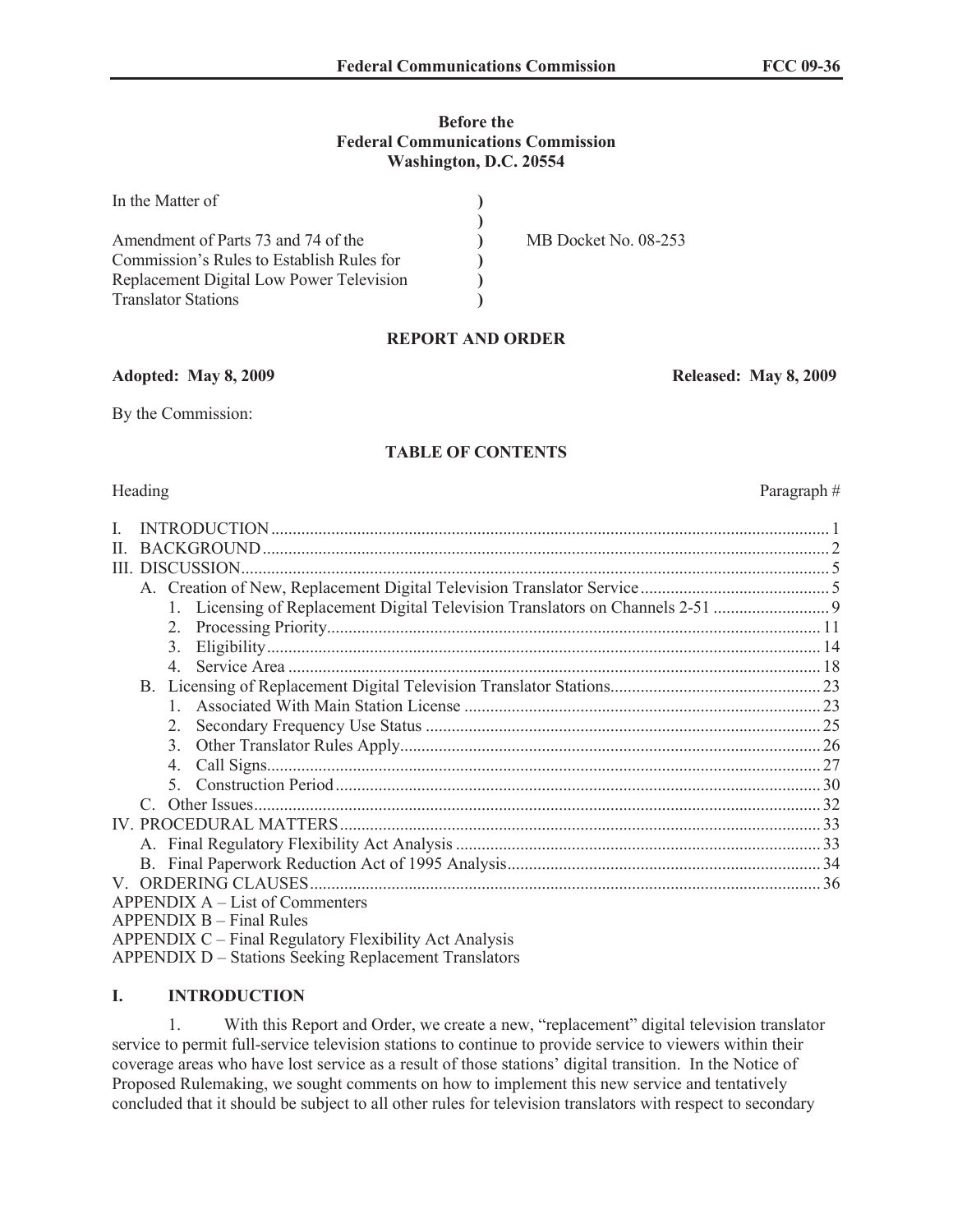frequency use, filing and processing of applications, construction, and operation.<sup>1</sup> Moreover, we adopted interim procedures in the *NPRM* to begin acceptance of applications for replacement digital television translators and to provide authorization of temporary replacement digital television translator facilities pending our adoption of permanent rules.<sup>2</sup> We have received 20 applications for replacement digital television translators filed by 14 stations, and 8 requests for authorization of temporary replacement digital television translator facilities.<sup>3</sup> We received 18 comments, 8 reply comments, and one *ex parte* letter in response to the *NPRM*. 4

#### **II. BACKGROUND**

2. The Commission created television translator stations to bring television service to viewers "otherwise unserved or underserved" by existing service providers.<sup>5</sup> Full-service television stations often use television translators to fill in their protected service areas that are not receiving service due to terrain, engineering, or other limitations, while stations, local governments, community groups, and others use translators to provide service outside the primary station's service contours, often in very rural or isolated areas. In this proceeding we address "in-contour" or "fill-in" translators but, to address the problems faced by more distant translators as a result of the digital transition, we will soon be releasing a Public Notice to announce the initiation of first-come, first-serve licensing for new digital LPTV and TV translator facilities, consistent with our rules.

3. Full-service television stations must complete their transition to digital transmission of signals by June 12, 2009, when they must terminate all analog operations.<sup>6</sup> Full-service television stations are continuing to make changes to their final, post-transition digital facilities in order to continue to provide the high level of service to their community of license after the completion of the transition that their viewers previously received. In some cases, a portion of the existing analog service area of a full-service station will no longer be able to receive service after the station transitions to digital broadcasting. Some of these "loss" areas are a result of unavoidable engineering changes that stations were required to implement in order to avoid interference or other problems on their post-transition digital channel. At times, the analog service area of certain full-service stations could not be fully replicated because of technical complexities, and, in some cases, relocation of the facility was mandated by environmental and zoning issues. In order to replace service to loss areas, stations could pursue a number of potential options: (1) maximize their service area by increasing height or power; (2) construct a

<sup>3</sup> See Appendix D – List of Interim Applications for Replacement Digital Translators and Requests for Temporary Replacement Digital Translator Facilities.

4 *See* Appendix A – List of Commenters. Comments in response to the *NPRM* were due on Jan. 12, 2009, and replies were due Jan. 22, 2009.

5 *See An Inquiry into the Future Role of Low Power Television Broadcasting and Television Translators in the National Telecommunications System*, Report and Order, 51 R.R. 2d 476 (1982). In the instant item, Class A TV stations, other low power television stations, and TV translators are referred to collectively as "low power television stations."

6 *See DTV Delay Act*, Pub. L. No.111-4, 123 Stat. 112 (2009) ("*DTV Delay Act*"). The *DTV Delay Act* extended the DTV transition date from February 17, 2009 to June 12, 2009.

<sup>&</sup>lt;sup>1</sup> Amendment of Parts 73 and 74 of the Commission's Rules to Establish Rules for Replacement Digital Low Power *Television Translator Stations*, MB Docket No. 08-253, Notice of Proposed Rulemaking, 23 FCC Rcd 18534, ¶ 1 (2008) ("*NPRM*").

<sup>2</sup> *NPRM*, 23 FCC Rcd at 18534, ¶ 1; *see also* "Media Bureau Announces Application and STA Filing Procedures for New Replacement Digital Television Translators Beginning January 5, 2009, DA 08-2818, released December 30, 2008.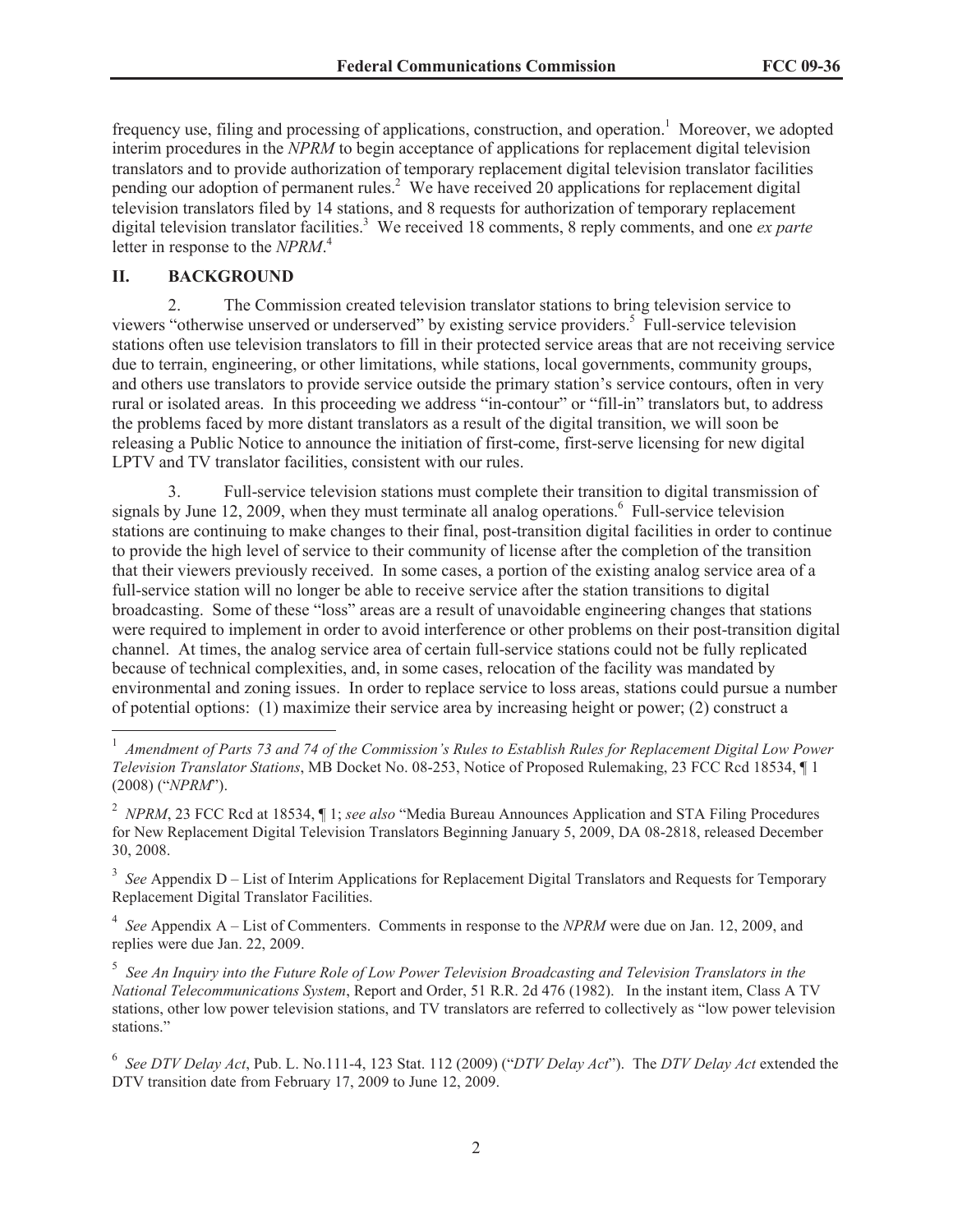distributed transmission system ("DTS")<sup>7</sup> with synchronized translators on the same channel; (3) apply to change broadcast channels; (4) change antennas to improve coverage; (5) move transmitting towers; (6) negotiate a multicast programming arrangement to use the subchannel of a nearby station whose signal covers the loss area; or (7) partner with a low power station whose analog or digital signal covers the loss area to provide the station's programming.

4. It is the Commission's goal that, following the digital transition, all Americans continue to receive the television broadcast service that they are accustomed to receiving to the greatest extent feasible. To assist full-service stations to replace service to any loss areas, we establish a new, "replacement" digital television translator service for the purpose of maintaining broadcast service that the public has come to depend upon and enjoy. However, to the extent that these replacement translators will operate on a different channel than the main station, we encourage broadcasters to consider potentially more spectrally efficient means to maintain service to existing analog viewers (e.g., maximization, DTS).

#### **III. DISCUSSION**

#### **A. Creation of New, Replacement Digital Television Translator Service**

5. Based upon the record, we adopt our proposal to create a new, "replacement" digital television translator service to enable full-service television stations to continue to provide service to viewers in loss areas inside their protected analog service contour created as a result of their transition to digital operations. Numerous commenters agree with our assessment that creation of this new translator service will permit television stations to reach existing in-contour analog viewers that will not receive service upon completion of the DTV transition.<sup>8</sup> The National Association of Broadcasters and the Association of Maximum Service Television, Inc ("NAB/ MSTV") state that, like the rest of the nation, broadcasters are "eagerly awaiting the switch to all-digital broadcasting;" however, with the improved quality of DTV "comes some new challenges, including possible reception issues."<sup>9</sup> We agree with NAB/MSTV that replacement translators and other solutions adopted by the Commission "will help broadcasters fill in some of those areas."<sup>10</sup> Thomas C. Smith points out the reception problems experienced during the early DTV transition in Wilmington, North Carolina, and states that the Commission should "do all it can to provide broadcasters with the tools to guarantee service to all TV viewers."<sup>11</sup> Since the adoption of the *NPRM* and the interim filing procedures, we have received 20 applications from 14 stations seeking replacement translators. All of these stations cite the need to replace service to analog viewers lost as a result of the stations' transition to digital.

<sup>7</sup> *See Digital Television Distributed Transmission System Technologies*, MB Docket No.05-312, Report and Order, 23 FCC Rcd 16731, 16748, ¶28 (2008) ("*DTS Report and Order"*) (adopting a waiver policy to enable stations to address the situation where analog viewers of a station lose service when the station transitions to digital-only operations).

<sup>8</sup> *See*, *e.g.*, Association of Public Television Stations ("APTS") Comments at 1; NAB/MSTV Comments at 1-2; Idaho Public Television Comments at 2; Thomas C. Smith Comments at 1; Cohen, Dippell and Everist ("CDE") Comments at 1; *see also* Community Broadcasters Association ("CBA") Comments at 2, stating that the Commission's proposal "points in the right direction in terms of ensuring that if replacement translators are authorized and are given any priority treatment, they will be confined to meeting the need for fill-in service."

<sup>9</sup> NAB/MSTV Comments at 1-2.

<sup>10</sup> *Id*; *see also* NAB/MSTV Reply Comments at 1-2*.*

<sup>&</sup>lt;sup>11</sup> Thomas C. Smith Comments at 1.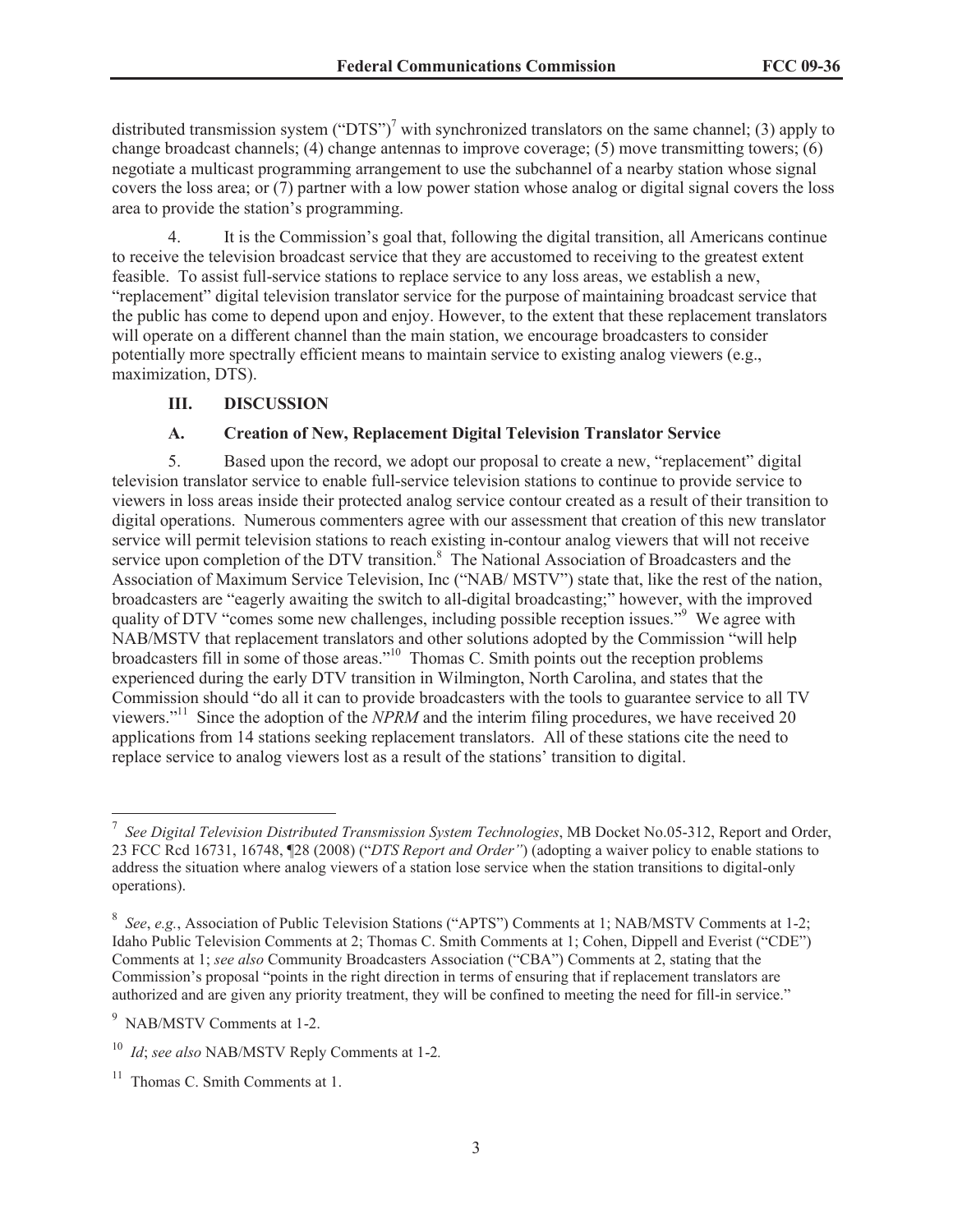6. The National Translator Association ("NTA") opposes our creation of a replacement translator service and believes that "a much simpler and more productive approach to providing needed translators" would be to "simply open unrestricted TV translator filings... $\hat{p}^{\Omega}$  Although we are sympathetic to the desires of the low power television community to provide new and expanded low power digital service, we continue to believe that we must place a priority on the facilitation of the fullservice television digital transition and the avoidance of the loss of service that may result from the transition.<sup>13</sup> Therefore, we conclude that the licensing of replacement digital television translators must take precedence over the licensing of new digital translators and low power television stations. We do not believe that this approach will unduly diminish new low power digital service opportunities because we will shortly announce a near-term date upon which we will begin accepting applications pursuant to the first-come, first-serve licensing scheme for new digital translators and low power television stations originally envisioned in our 2004 LPTV digital order.<sup>14</sup> This action will create the opportunities for new and expanded digital low power television service sought by NTA.

7. Dell, Inc., Google, Inc. and Microsoft Corp. ("Dell/Google/Microsoft") also oppose our proposal for replacement translators, arguing that replacement translators "should not be authorized in any manner that would decrease broadcasters' incentive to deploy DTS systems and/or the other more spectrally efficient means the Commission has provided.<sup>515</sup> These commenters, as well as CBA, request that replacement translators not be authorized "absent a showing that [other technical solutions are] technically infeasible."<sup>16</sup> Dell/Google/Microsoft argue that "[b]ecause white space devices cannot transmit within the service contour of a full-power television station even when a viewable signal is not present, replacement translator systems would result in numerous locations where a white space device would have to avoid two television channels simply to protect a single television signal."<sup>17</sup> CBA argues that replacement translators will "shrink opportunities for small business and new entrants to improve existing Class A and LPTV facilities and to apply for new stations to bring new programming to the

<sup>14</sup> *See Amendment of Parts 73 and 74 of the Commission's Rules to Establish Rules for Digital Low Power Television, Television Translator, and Television Booster Stations and to Amend Rules for Digital Class A Television Stations*, Report and Order, 19 FCC Rcd 19331, 19354, ¶71 (2004) ("*Digital Low Power Report and Order"*).

<sup>16</sup> *Id*; CBA Comments at 2.

<sup>&</sup>lt;sup>12</sup> NTA Comments at 1.

<sup>&</sup>lt;sup>13</sup> See generally Digital Television and Public Safety Act of 2005 ("DTV Act"), which is Title III of the Deficit Reduction Act of 2005, Pub. L. No. 109-171, 120 Stat. 4 (2006), codified at 47 U.S.C. §§ 309(j)(14) and 337(e), as amended by DTV Delay Act, Pub. L. No. 111-4, 123 Stat. 112 (2009) (establishing June 12, 2009 as a new hard deadline for the end of analog transmissions by full-power stations); 47 U.S.C. § 309 Note (directing the Commission to "take such actions as are necessary (1) to terminate all licenses for full-power television stations in the analog television service, and to require the cessation of broadcasting by full-power stations in the analog television service, by February 18, 2009; and (2) to require by February 18, 2009, ... all broadcasting by full-power stations in the digital television service, occur only on channels between channels 2 and 36, inclusive, or 38 and 51, inclusive (between frequencies 54 and 698 megahertz, inclusive)."); *id.* at §§ 336 Note (requiring the Commission to assign paired digital television channels "to further promote the orderly transition to digital television"), 336(b) (expressing Congressional interest in the transition from analog to digital television and reading, in pertinent part, "[i]n prescribing the regulations required by subsection (a), the Commission shall ... (5) prescribe such other regulations as may be necessary for the protection of the public interest, convenience, and necessity.").

<sup>15</sup> Dell/Google/Microsoft Reply Comments at 3-4.

<sup>&</sup>lt;sup>17</sup> Dell/Google/Microsoft Reply Comments at 3.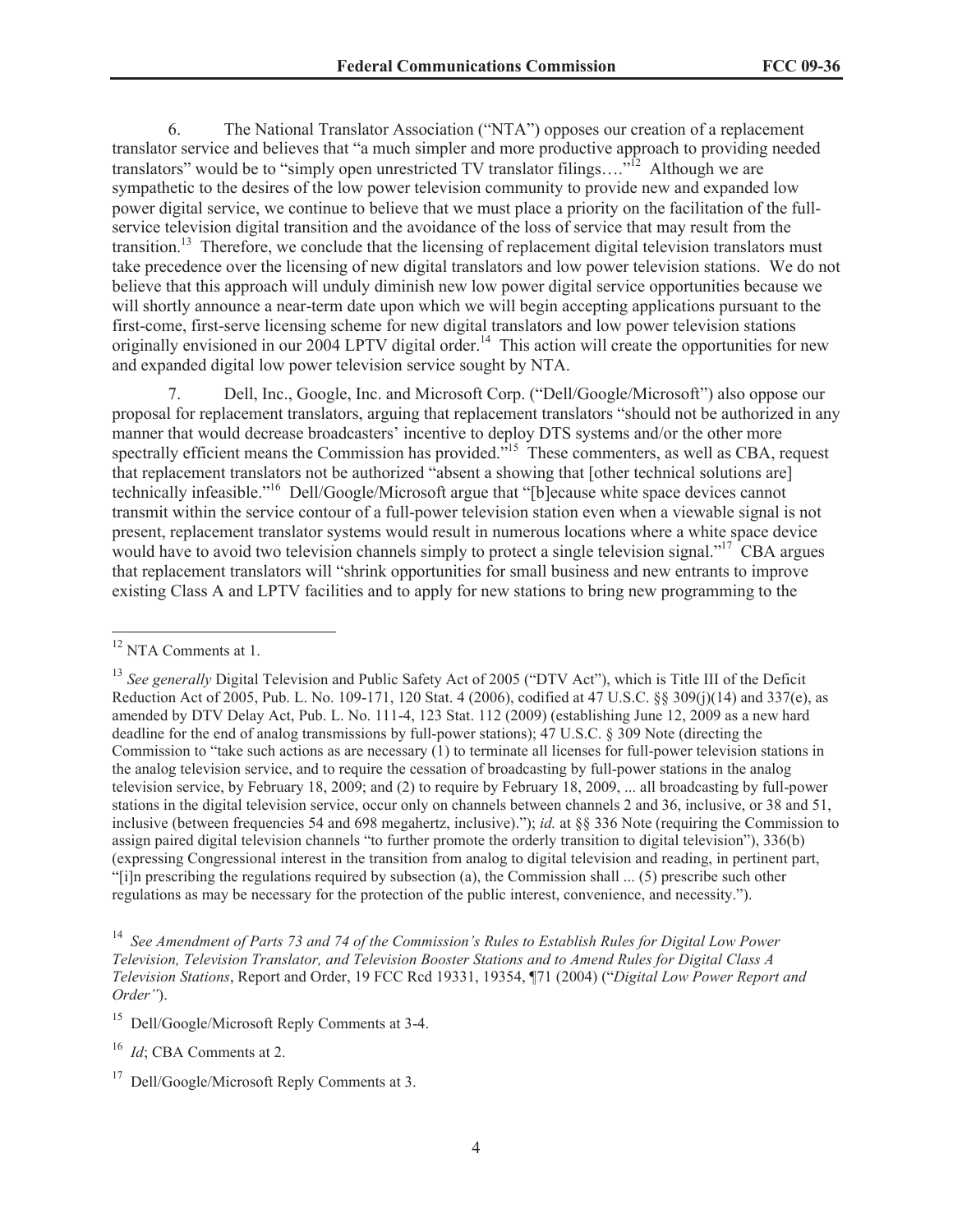nation's communities."<sup>18</sup> We disagree that our adoption of a new, replacement translator service will unduly impact either the use of "white spaces" or the ability of interested parties to establish new or improve existing translator or LPTV service. The rules we adopt today will limit the service areas of replacement translators to only those areas where an existing full-service television station is able to demonstrate a loss in service as a result of its transition to digital and *de minimis* extension areas where necessary to provide service to loss areas. With service limited to only those areas that were previously served by a full-service station, and with licenses associated with the full-service station license so that they cannot be separately assigned or transferred, it is not likely that replacement translators will have a substantial impact on other uses of this spectrum. Furthermore, we seek to provide full-service stations with the flexibility to employ the technical means they find most feasible to replace service to potential loss areas. While we therefore will not adopt a requirement that stations demonstrate that all other technical solutions are infeasible before authorizing a replacement translator, we do encourage stations to consider other, potentially more spectrally efficient solutions such as maximization and DTS.

8. Dell/Google/Microsoft also argue that a "replacement translator service that is not carefully tailored in the proper way could foreclose the use of many unlicensed white space channels – taking away with one hand what the Commission just gave to consumers with the other hand."<sup>19</sup> We are unpersuaded by this argument because unlicensed white space devices are already required to protect television translators. As we stated in the *NPRM*, consistent with the *Unlicensed Operation in the TV Bands* decision,<sup>20</sup> unlicensed devices must continue to fully protect replacement digital television translators in order to ensure that full-power post-transition digital television stations can deliver uninterrupted service to their entire pre-transition analog service area through the use of this service. Furthermore, we find that the importance of providing broadcasters flexibility to replace lost service with translator service outweighs concerns about impinging on the use of unlicensed white space devices in such a limited number of areas.

## **1. Licensing of Replacement Digital Television Translators on Channels 2-51**

9. We adopt our tentative conclusion that replacement digital television translators should be licensed only for digital operation. No commenters suggest that replacement translators be authorized as analog facilities, and we continue to believe that we must focus on the licensing of digital-only stations for the low power television services. We also conclude that we should forego licensing replacement translators on channels 60-69 in order to prevent possible interference to public safety entities and to avoid the potential for immediate displacement of critical replacement translator facilities.<sup>21</sup>

10. Contrary to our tentative conclusion, we will not license replacement translators on television channels 52-59.<sup>22</sup> Based upon the record developed in this proceeding, we conclude that the use of channels 52-59 for the new fill-in translator service would not be appropriate. Although we have

<sup>&</sup>lt;sup>18</sup> CBA Comments at 2.

<sup>19</sup> Dell/Google/Microsoft Reply Comments at 2.

<sup>20</sup> *NPRM*, 23 FCC Rcd at ¶ 6. *See Unlicensed Operation in the TV Broadcast Bands*, ET Docket No. 04-186, Second Report and Order and Memorandum Opinion and Order, FCC 08-260, November 14, 2008 ("*Unlicensed Operation in the TV Broadcast Bands"*).

<sup>&</sup>lt;sup>21</sup> *See* National Public Safety Telecommunications Council ("NPSTC") Comments at 3, concurring with the Commission's tentative conclusion that replacement translators should be licensed only on channels 2-59 and not on channels 60-69.

<sup>&</sup>lt;sup>22</sup> Channels 60 – 69, 746-806 MHz, have been reallocated to Public Safety Entities upon completion of the digital television transition. *Reallocation of Television Channels 60-69, the 746-806 MHz Band*, Report and Order, 12 FCC Rcd 22953 (1997).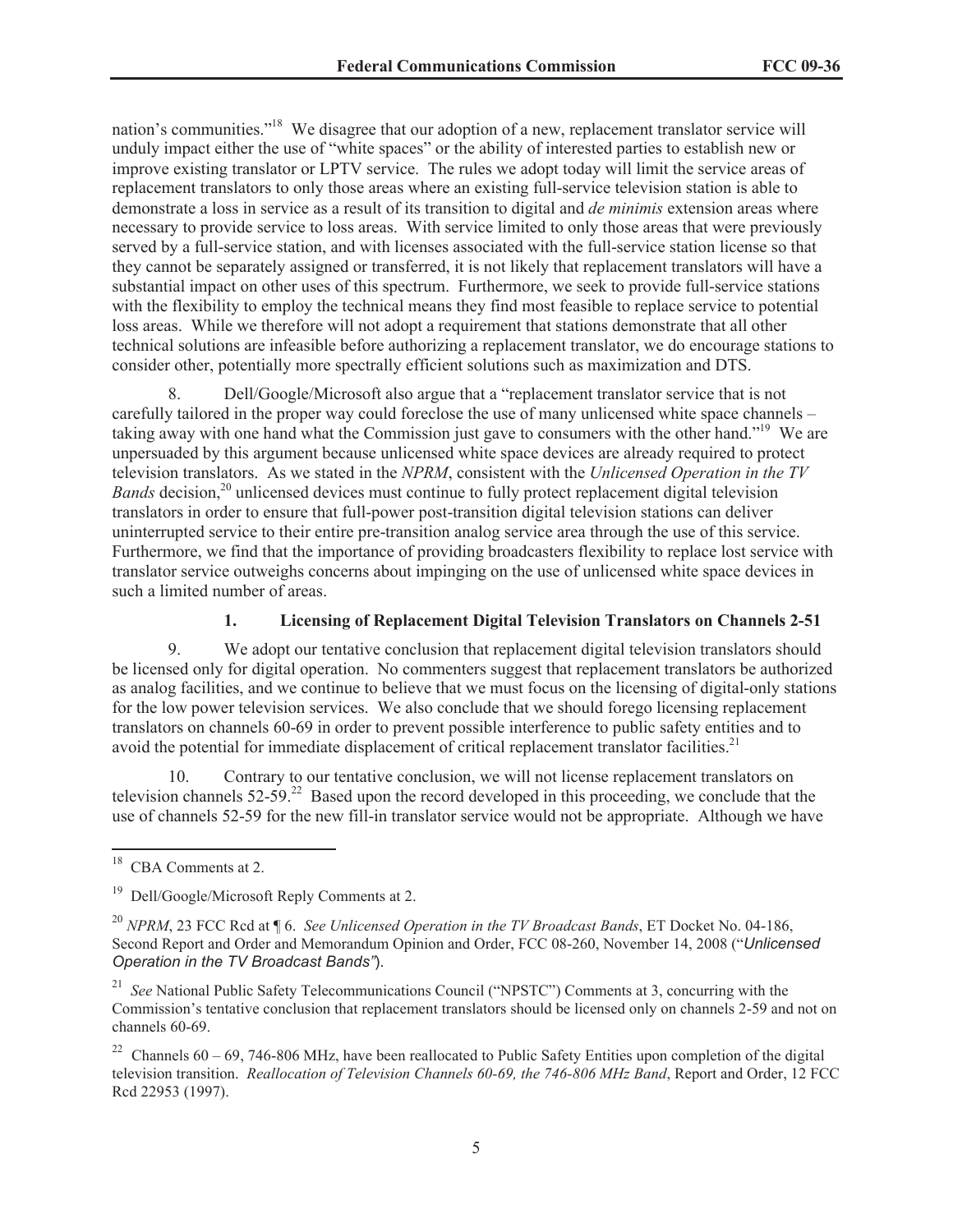previously allowed for the licensing of digital LPTV and TV translator facilities on channels 52-59 in conjunction with the digital low power television transition,<sup>23</sup> we recognize the concerns of the 700 MHz wireless entities that oppose allowing new replacement translators to be licensed on channels  $52-59$ .<sup>24</sup> We agree with United States Cellular Corporation ("USCC") that licensing of new replacement translators on channels 52-59 may "impede and complicate the prompt deployment of advanced wireless services by Auction 73 and other 700 MHz licensees.<sup> $25$ </sup> We do not agree with those wireless commenters that "overstate the potential"<sup>26</sup> for interference to new wireless facilities from replacement translators. However, we appreciate AT&T's concern that "while a primary wireless licensee would have a theoretical legal right to terminate the [interfering] DTV translator operations of the secondary user, vindicating that right can be difficult, costly, and time-consuming."<sup>27</sup> We find that it is unlikely that television stations would seek a replacement translator on an out-of-core channel only to later be displaced by a primary wireless licensee. None of the applications we have received for replacement translators have proposed channels 52-59. Therefore, it does not appear that prohibiting the use of channels 52-59 for new replacement translators will diminish the opportunities for full-power stations to replace lost analog service. Therefore, we shall limit replacement translators to only in-core channels 2- 51.

#### **2. Processing Priority**

11. We adopt our tentative conclusion that applications for replacement digital television translators will have processing priority over applications filed by other low power television and TV translator stations, except displacement applications (with which they would have co-equal priority). Thus, replacement translator applications and low-power displacement applications will be processed on a first-come, first-served basis, and the earlier filed application will prevail. By contrast, a replacement translator application will receive priority over non-displacement low-power and translator applications even if the latter are first-filed. Applications for replacement translator stations, however, must provide the requisite interference protection to authorized analog and digital low power television, and TV translator facilities. We further clarify that applications filed for full-service television and Class A television stations will continue to have processing priority over applications for replacement digital television translators.

12. It is a Commission priority to expeditiously assist full-service television stations both to transition to digital broadcasting and to digitally replicate their pre-transition analog service areas by the

<sup>23</sup> *See Digital Low Power Report and Order*, 19 FCC Rcd at 19354, ¶ 71.

<sup>24</sup> *See* USCC Comments at 3 and Reply Comments at 1-3; QUALCOMM Comments 2-4; AT&T Comments at 2-6 and Reply Comments at 1-4; CTIA Comments at 1-4; Consolidated Telecommunications Co. Comments at 2-6; Rural Telecommunications Group, Inc. Comments at 2-4; TCA, Inc. Comments at 2-8 and Reply Comments at 2-6. Consolidated Telecommunications Co. incorrectly states that licensing of additional low power television stations on channels 52-59 is in "direct opposition to Commission's policies regarding the continued use of the Lower 700 MHz Band for low power television and television translator services." Consolidated Telecommunications Co. Comments at 4. However, when channels 52-59 were reallocated for new commercial wireless uses, the Commission concluded that it would continue to permit use of channels 52-59 by low power television stations. *See Reallocation and Service Rules for the 698-746 MHz Spectrum Band (Television Channels 52-59)*, Report and Order, 17 FCC Rcd 1022 (2002). Furthermore, in the *Digital Low Power Report and Order*, the Commission noted its previous conclusion and permitted channels 52-59 to be used on a digital basis by LPTV and TV translator stations. *See Digital Low Power Report and Order*, 19 FCC Rcd at 19354, ¶71.

 $25$  USCC Comments at 3.

<sup>&</sup>lt;sup>26</sup> NAB/MSTV Reply Comments at 4.

<sup>27</sup> *Id.* at 6.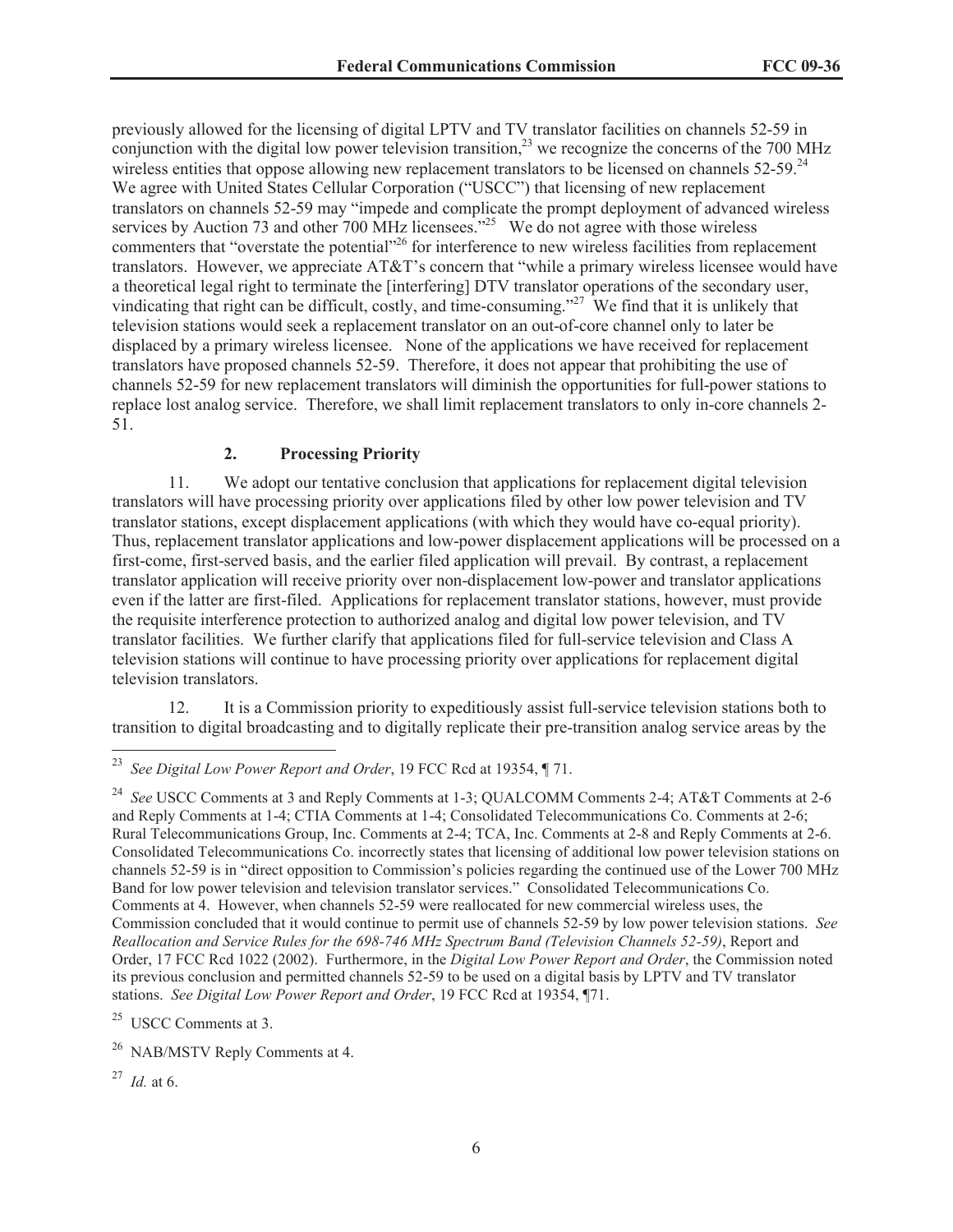DTV statutory deadline.<sup>28</sup> We envision that replacement digital television translators will be a tool that full-service stations can use to successfully provide digital television service to their entire pre-transition analog service areas. We conclude that applications for replacement translators must be given processing priority to ensure that stations are quickly able to obtain the necessary authorization to begin constructing their replacement facility. Low power television and TV translator stations are not currently required to convert to digital broadcast by a congressionally mandated date and therefore do not require the expedited processing needed for replacement translators.<sup>29</sup> We find that displaced low power television and television translator applicants, however, warrant co-equal priority because their viewers have lost television service that they are accustomed to receiving, and we seek to assist all television stations to maintain their existing analog service coverage through the digital transition.

13. Only CBA and NTA submitted comments on the proposal that applications for replacement digital television translators should be given priority over all other low power television and television translator applications except displacement applications (with which they would have co-equal priority). CBA supports our tentative conclusion that replacement digital television translators should not have priority over displacement applications. CBA urges the Commission to "adhere to its proposal not to afford replacement translator applications priority over Class A or LPTV displacement applications because where the alternative is between enhancing a voice or silencing a voice, no voice should be silenced."<sup>30</sup> NTA, on the other hand, suggests that "any pending translator/LPTV application that is rendered ungrantable by an RD translator [replacement digital television translator] application should be allowed full displacement privileges including a channel change."<sup>31</sup> NTA also proposes that "[a]ny RD translator application that renders a pending LPTV/translator application ungrantable should be required to demonstrate that the RD translator applicant cannot reach its fill-in coverage objective without negatively impacting the earlier-filed lower-priority application."<sup>32</sup> We reject NTA's proposal because giving full displacement privileges to pending translator and low power television applicants rendered not grantable by this new service would frustrate achievement of the Commission's goal of expeditiously assisting full-service television station applicants seeking to fully transition their entire analog service areas to digital broadcasting by June 12, 2009. NTA's proposal would increase the number of co-equal applications and delay processing for full-service stations seeking this service. Furthermore, we reject NTA's proposal to burden full-service replacement digital television translator applicants with the requirement of making a showing that they cannot achieve their fill-in coverage objectives without negatively impacting an earlier-filed, lower-priority translator or low power television application. The goal of this new service is to ease the digital transition for full-service stations, not create more obstacles. Moreover, replacement digital television translator applicants will be full-service stations seeking to duplicate their pre-transition analog service areas, thereby serving an important public policy goal for the reasons explained above. Therefore, we adopt our tentative conclusion that applications for replacement digital television translators will be entitled to processing priority over the applications of low power television and television translator stations, except displacement applications (with which they will have

<sup>32</sup> *Id.*

<sup>28</sup> *See supra* n.13.

<sup>&</sup>lt;sup>29</sup> 47 U.S.C. §§ 309(j)(14) and 337(e). The Commission previously determined that it has discretion under 47 U.S.C. § 336(f)(4) to set the date by which analog operations of stations in the low power and translator service must cease. *Digital Low Power Report and Order*, 19 FCC Rcd at 19336, ¶ 12. The Commission opted not to establish a fixed termination date for the low power digital television transition until it resolved the issues concerning the transition of full-power television stations. *Id*. at 19336 ¶ 19.

 $30$  CBA Comments at 3.

<sup>&</sup>lt;sup>31</sup> NTA Comments at 1.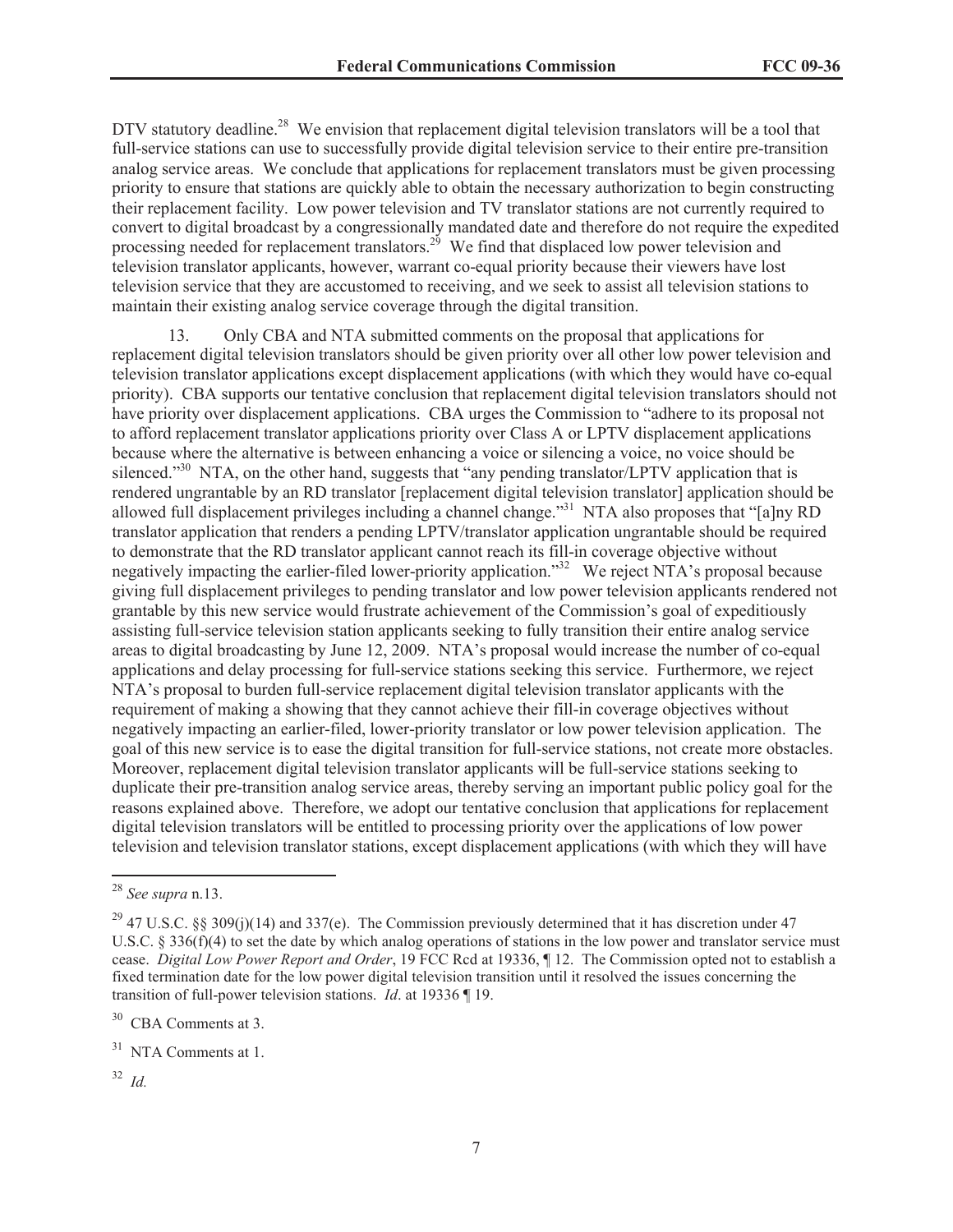co-equal priority).

#### **3. Eligibility**

14. We also adopt our tentative conclusion that eligibility for the replacement digital television translator service be limited to only those full-service television stations<sup>33</sup> that can demonstrate that a portion<sup>34</sup> of their analog service areas will not be served by their full, post-transition digital facilities and that the proposed replacement digital television translator service will be used for that purpose. We adopt this requirement because only full-service television stations are required to transition to digital broadcast by June 12, 2009, and the Commission's priority is to expeditiously assist full-service stations to maintain their analog service areas through the digital transition. Furthermore, the goal of this new service is digital replication of full-power analog television service areas, not their expansion.

15. Few commenters tendered specific comments on this proposal. All but one of these commenters express support for our proposal that this new service be available only to full-service stations that can demonstrate that a portion of their analog service areas will not be served by their full, post-transition digital facilities.<sup>35</sup> We agree with Thomas C. Smith that "these stations [should] be used to fill reception gaps that arise in differences from their analog and digital coverage areas."<sup>36</sup> Only NTA objects to limiting this new service to post-transition full-service digital television stations that can demonstrate loss in their former analog service areas.<sup>37</sup> NTA proposes that all television applicants should be eligible for this service and that this new service should not be restricted to demonstrated loss areas.<sup>38</sup> We reject NTA's proposal as the Commission's current priority is to assist full-power television stations with the digital conversion. As noted earlier, however, we will also shortly address the need for new digital low power service outside of full-service stations' contours.<sup>39</sup> We conclude that eligibility for the replacement digital television translator service will limited to only those full-service television stations that can demonstrate that a portion of their analog service areas will not be served by their full, post-transition digital facilities and the proposed digital television translator will be used for that purpose.

16. CBA suggests that replacement digital television "translators should be authorized only where the applicant can demonstrate clearly that an on-channel booster or the new recently authorized distributed transmission technology would not be effective.<sup>"40</sup> We reject this proposal for the reasons

<sup>&</sup>lt;sup>33</sup> "Full-service television stations," as used in the context of this Report and Order, is defined as any operating fullservice television station, including full-service stations that are operating under special temporary authority ("STA") to maintain existing service.

<sup>&</sup>lt;sup>34</sup> TCA, Inc. and USCC object to this tentative conclusion and allege that the *NPRM* fails to define the term "portion," and therefore "the Commission's proposed method of identifying qualifying 'loss areas' lacks specificity." TCA, Inc. Comments at 4; USCC Reply Comments at 3. We did not intend in the *NPRM* to imply that a minimum or maximum amount of analog loss area is required for a full-service post-transition digital station to apply for the replacement digital television translator service. Rather, any full-service post-transition digital station has the flexibility to serve any size analog loss area as long as the station is otherwise able to comply with the other technical requirements adopted in this proceeding.

<sup>&</sup>lt;sup>35</sup> CDE Comments at 1; CBA Comments at 2; Thomas C. Smith Comments at 1; Joseph M. Davis Reply Comments at 1.

<sup>36</sup> Thomas C. Smith Comments at 1.

<sup>37</sup> NTA *ex parte* Letter at 2.

<sup>38</sup> NTA *ex parte* Letter at 2; NTA Comments at 1.

<sup>39</sup> *See supra* ¶ 2.

CBA Comments at 2.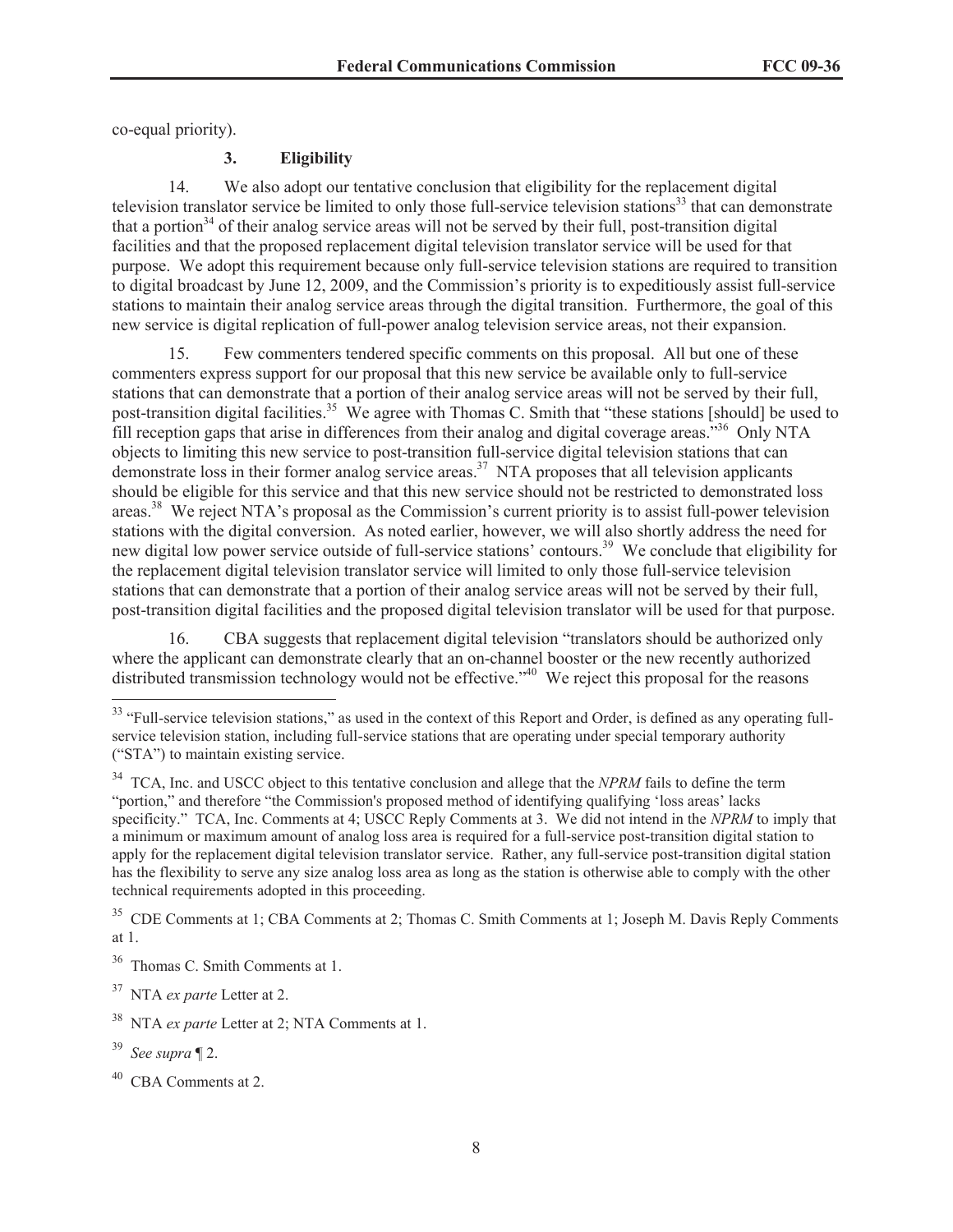stated above, although, as also stated above, we encourage stations to consider potentially more spectrally efficient methods for maintaining service to existing analog viewers.<sup>41</sup> We agree with NAB/MSTV that "[r]equiring broadcasters to show that DTS or on-channel boosters are not viable alternatives is an unnecessary time-consuming hurdle that runs contrary to the purpose of this proceeding."<sup>42</sup> As NAB/MSTV state, "DTS requires a larger investment in a more complex technology than translators,"<sup>43</sup> and not all stations have the financial means to utilize DTS technology. We desire to provide full-service stations with the flexibility to decide the best method for replacing service in analog loss areas.

17. We also reject NAB/MSTV's proposal that "[t]he Commission should provide [b]roadcasters flexibility when demonstrating 'loss area'" by providing "latitude in methodology for broadcasters to demonstrate the existence of a loss area<sup>44</sup> and to allow broadcasters to demonstrate (with field strength measurements conducted per  $\S$  73.686(c)) that there is deficient field strength in such areas."<sup>45</sup> We reject this proposal because it would be unduly burdensome to oversee and administer. Furthermore, in this Report and Order, we adopt our tentative conclusion to allow post-transition fullservice stations *de minimis* expansion of their analog service areas,<sup>46</sup> and we believe that measure will provide broadcasters with sufficient flexibility.

#### **4. Service Area**

18. We adopt our tentative conclusion to limit the service area of the replacement translator to post-transition full-service stations' analog loss areas.<sup>47</sup> All applicants for the replacement digital television translator service must submit an engineering study that depicts both the full-service station's analog service area, as well as its post-transition digital facility which does not serve that station's entire analog service area and therefore demonstrates an analog loss area. The purpose of replacement digital television translators is to provide service to analog loss areas, not to expand full-service post-transition stations' service areas. However, we recognize that it may be impossible for some post-transition fullservice stations to site translators that replace analog loss areas without also slightly expanding their analog service areas. Therefore, as outlined below, we adopt our proposal and allow full-service stations seeking replacement digital television translators to propose a *de minimis* expansion of their analog service areas upon a showing that it is necessary<sup>48</sup> to replace service in their post-transition analog loss areas.

19. In addition, we adopt our conclusion that "analog service area" be defined "as the existing, authorized, protected service area actually served by the analog signal prior to analog termination for the [DTV] transition, consistent with our approach in the DTS proceeding."<sup>49</sup> We adopt

<sup>45</sup> NAB/MSTV Comments at 3.

<sup>46</sup> *See infra* ¶ 22.

<sup>47</sup> *NPRM*, 23 FCC Rcd at 18536, ¶7.

<sup>48</sup> In this context, a showing of "necessary" requires that the post-transition full-service digital television station demonstrate, through an engineering exhibit, that it is not possible to site a replacement digital television translator without "*de minimis*" expansion of the station's analog service area.

<sup>49</sup> *NPRM*, 23 FCC Rcd at 18535, ¶5, ft. note 5 (citing *DTS Report and Order*, 23 FCC Rcd 16745, ¶ 28).

<sup>41</sup> *See supra* ¶ 7.

<sup>42</sup> NAB/MSTV Reply Comments at 6-7.

<sup>43</sup> *Id.* at 6.

<sup>44</sup> OET Bulletin No. 69, "Longley-Rice Methodology for Evaluating TV Coverage and Interference" (rel. Feb 6, 2004).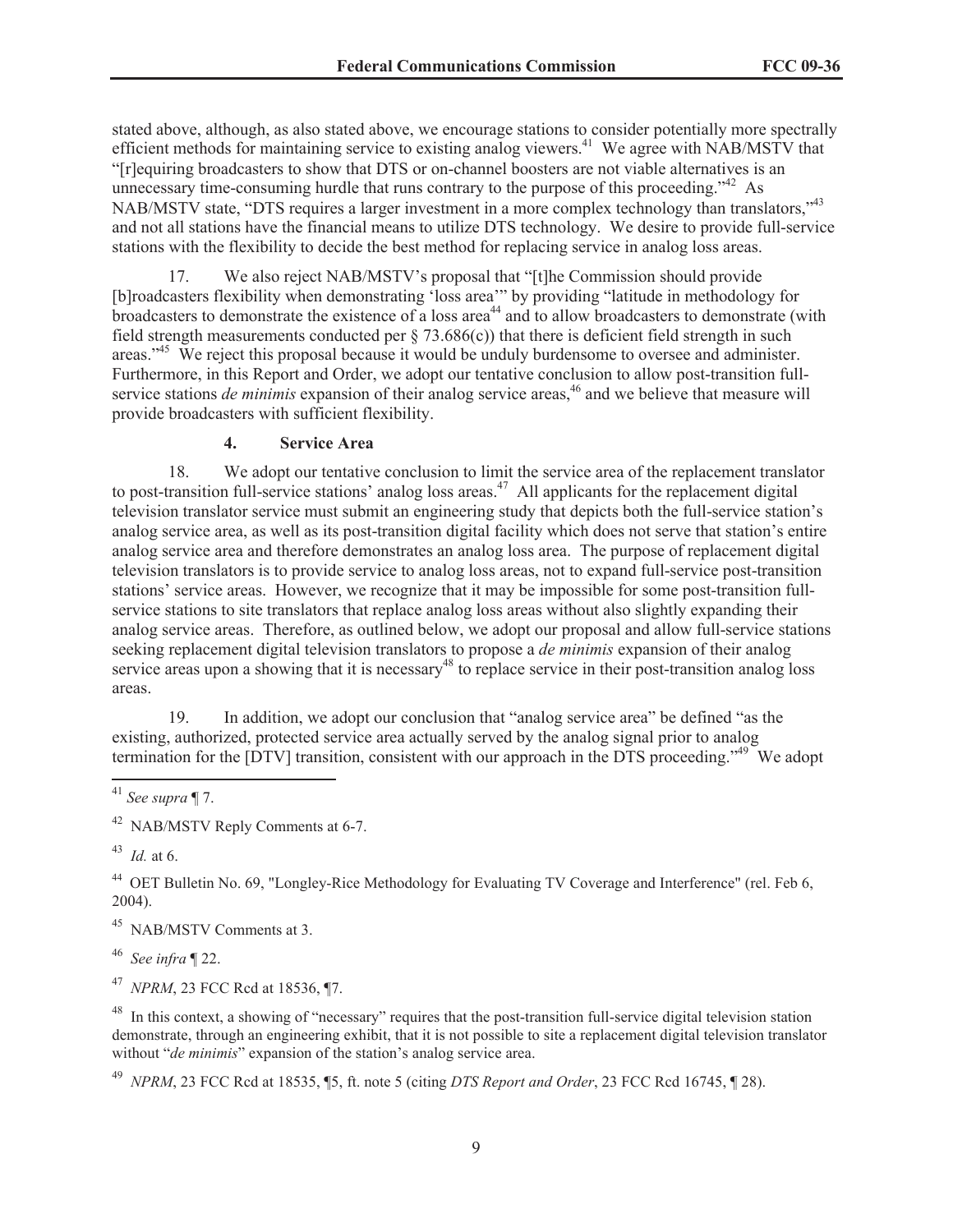this definition because the purpose of this new service is to provide digital television service to posttransition analog loss areas. We do not agree with NTA's interpretation of the *NPRM* that "the allowed location and coverage area [of replacement digital television translators] would be governed by the 'Table of Distances' in the 'Distributed Transmission System Technologies Report and Order.'"<sup>50</sup> The Table of Distances approach to defining service contour presented in the *DTS Report and Order* "defines each fullpower DTV station's hypothetically maximized service areas" and "in the vast majority of cases, … exceed[s] a station's currently authorized [analog] coverage contour.<sup>51</sup> Replacement digital television translators are intended to serve digital full-service stations' analog loss areas. This new service is not intended for digital full-service stations to use in proposed digital service areas, where analog service did not formerly exist. There is no expectation of continued service in these newly served areas. Traditional, lower priority translators can be used to improve service in these areas.

20. We believe that some post-transition full-service stations should be allowed a *de minimis*  expansion of their analog service areas, in order to properly engineer their replacement translators. Several commenters<sup>52</sup> support our tentative conclusion that replacement digital television translators should be permitted *de minimis* expansion of their full-service stations' post-transition digital service areas in order to fully cover their analog loss areas. APTS argues that "[t]he secondary status of replacement translators, combined with procedures to address mutually exclusive replacement translator applications, is sufficient to ensure that such expansion would not be problematic."<sup>53</sup> Commenter du Treil, Lundin & Rackley, Inc., as well, explains that "[t]hese translator stations will generally be implemented with off-the-shelf, or standard, directional antennas in order to be quickly constructed. Therefore, these standard directional antennas will inherently limit the flexibility of constraining the translator protected contour with that of the associated analog Grade B contour.<sup>554</sup>

21. Some commenters,<sup>55</sup> however, express concern about permitting replacement digital television translators *de minimis* expansion. CTIA, for example, cautions that the "FCC should be wary of inadvertently creating incentives for full-service broadcast stations to expand their service area beyond the 'loss area'" and suggests that "should broadcasters require additional spectrum to fill in coverage holes, they have the option of acquiring it on the secondary market in the same manner as wireless carriers."<sup>56</sup> We find, however, that *de minimis* expansion is necessary and unavoidable due to the nature of certain analog loss areas and therefore should be permitted in such circumstances upon a suitable showing. To that end, we reject CTIA's proposal to require replacement digital television translator applicants to purchase additional spectrum in the secondary market in order to fill in analog loss areas that cannot be covered without *de minimis* expansion. CTIA's proposal is contrary to the Commission's goal to expeditiously assist post-transition full-service stations to digitally replicate their former analog service areas; it would take time to negotiate such a purchase on the secondary market.

<sup>50</sup> NTA Comments at 2.

<sup>51</sup> *DTS Report and Order*, 23 FCC Rcd at 16746 - 47, ¶26 -27.

<sup>52</sup> CDE Comments at 2; NTA Comments at 2; du Treil, Lundin & Rackley, Inc. Reply Comments at 3; Joseph M. Davis, P.E. Reply Comments at 3; APTS Comments at 4. *See supra¶* 21 for definition of "*de minimis*."

<sup>53</sup> APTS Comments at 4.

<sup>54</sup> du Treil, Lundin & Rackley, Inc. Reply Comments at 3.

<sup>55</sup> NAB/MSTV Comments at 3; CBA Comments at 2, CTIA Comments at 5; Dell/Google/Microsoft Corp Reply Comments at 4.

<sup>56</sup> CTIA Comments at 5.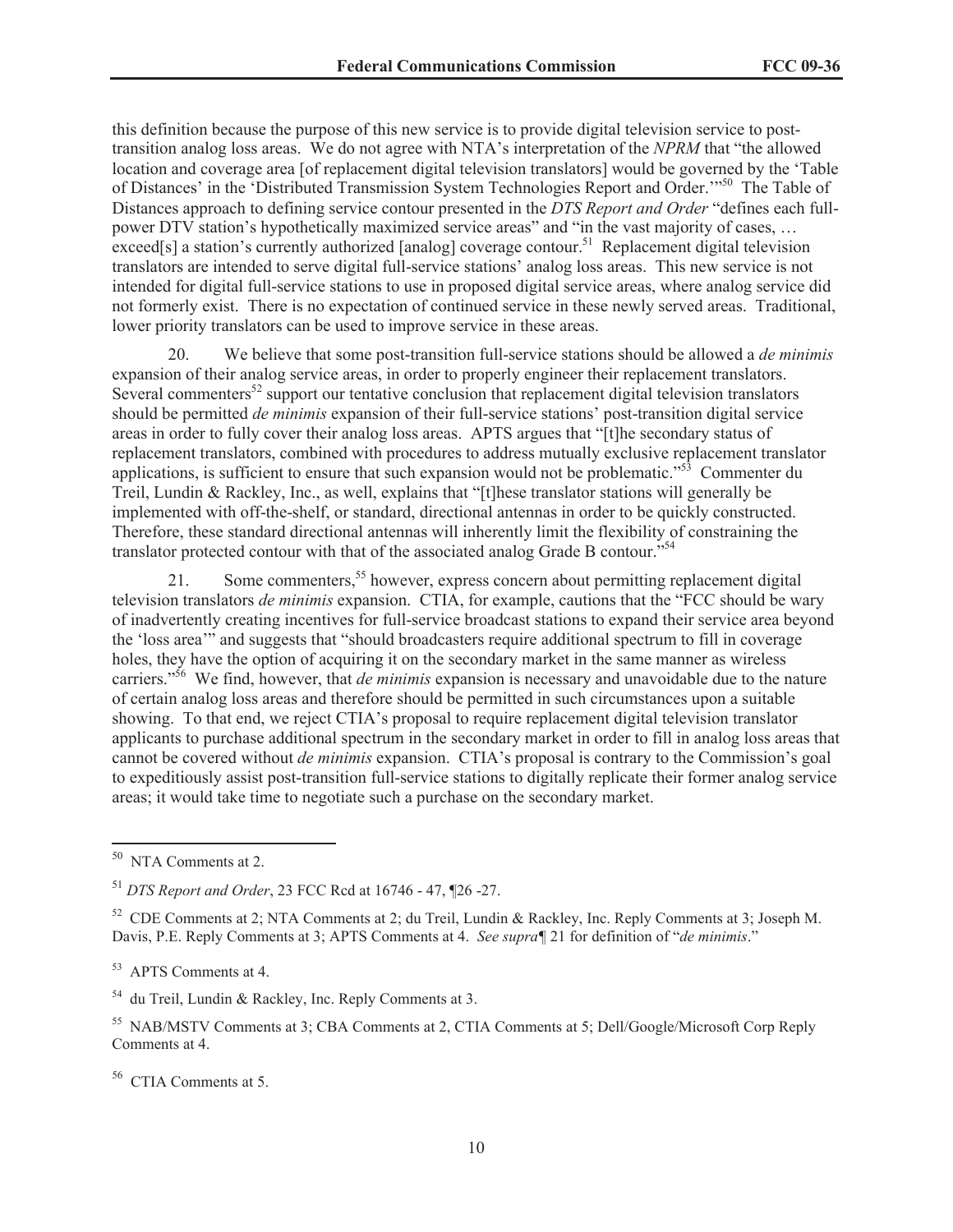22. In the *NPRM*, we sought comment on how to define the term "*de minimis*."<sup>57</sup> We conclude that the Commission will determine the *de minimis* threshold on a case-by-case basis, consistent with our approach in the DTS proceeding.<sup>58</sup> We find this approach necessary as the record does not adequately support a definitive threshold. We note that we have not received a replacement translator application seeking to expand a full-service station's post-transition digital service area beyond its analog contour. CDE, NTA, and Joseph M. Davis, P.E. proposed how best to define *de minimis*. CDE, supported by Joseph M. Davis, argue that *de minimis* should be defined as permitting a replacement digital television translator applicant "to expand outside the predicted Grade B service area by 25 percent of the translator's normally protected service area."<sup>59</sup> Yet NTA suggests that *de minimi*s be defined as "a population limit of 25% of the total population from the RD translator in its protected (regulatory) contour beyond the primary station's boundary.<sup>"60</sup> In cases where the "area inside the RD translator's protected contour and outside the allowed primary station's determined boundary is irregular," NTA "suggest[s] that the 25% requirement be considered satisfied if the RD translator's contour does not extend more than 10 km outside the boundary of the primary station."<sup>61</sup> We reject these proposals as their proponents do not adequately justify defining *de minimis* as proposed. Further, the proposals seem inconsistent with a common sense understanding of the term *de minimis*, as they would routinely allow expansion by one-fourth beyond the original coverage area. We believe that a more tailored, casespecific threshold will permit us to better limit the unnecessary use of spectrum. We therefore conclude that we will determine each applicant's *de minimis* threshold on a case-by-case basis to that which is necessary to provide service to loss areas.

# **B. Licensing of Replacement Digital Television Translator Stations**

#### **1. Associated With Main Station License**

23. We conclude that, unlike other television translator licenses, the license for replacement digital television translators will be associated with the full-service station's main license.<sup>62</sup> Therefore, the replacement digital translator license may not be separately assigned or transferred and will be renewed or assigned along with the full-service station's main license. We believe that such a measure is necessary to ensure that the replacement translator service is limited to only those situations where a station seeks to restore service to a loss area and the license is used for that purpose. This measure will also prevent a replacement translator from being converted to an LPTV station, thus defeating its purpose, a concern raised by CBA.<sup>63</sup> The CBA supports this restriction, stating that licenses of replacement translators "should not be assignable. When and if they are no longer needed, the spectrum should be returned to the Commission so that it is available for new applications."<sup>64</sup> CDE also supports the intent of the proposed objective "that the translator license be associated with the main TV license."<sup>65</sup> We continue to believe that such a measure is necessary to ensure that the replacement translator service is

- <sup>60</sup> NTA Comments at 2.
- <sup>61</sup> NTA Comments at 2.
- <sup>62</sup> *See* 47 C.F.R. § 73.3540(e).
- $63$  CBA Comments at 2.
- CBA Comments at 2.
- <sup>65</sup> CDE Comments at 2.

<sup>57</sup> *NPRM*, 23 FCC Rcd at 18536, ¶ 7.

<sup>58</sup> *DTS Report and Order*, 23 FCC Rcd 16750, ¶ 33.

<sup>59</sup> CDE Comments at 2; Joseph M. Davis, P.E. Reply Comments at 3.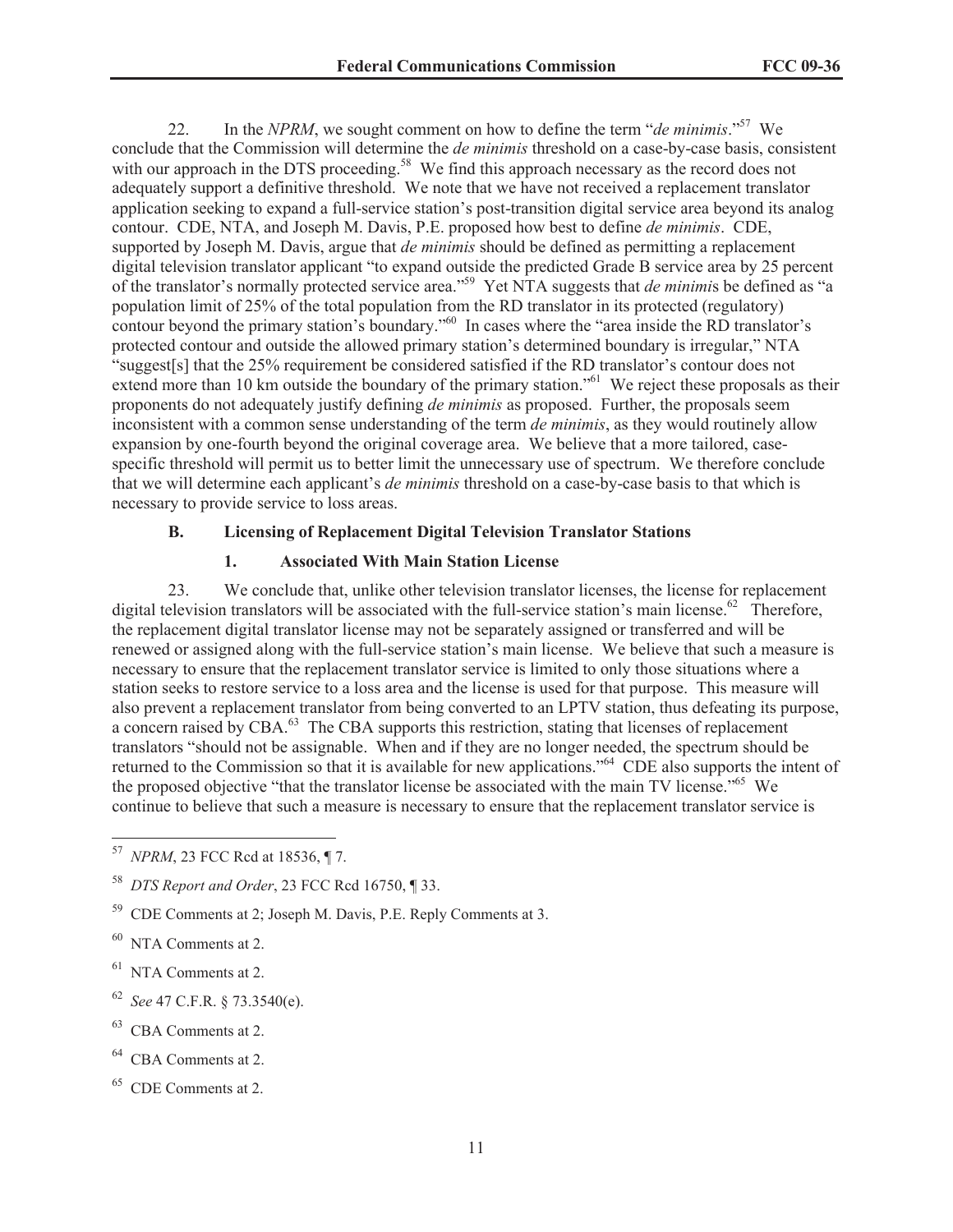limited to only those situations where a station seeks to restore service to a loss area and is used for that purpose. This measure will also prevent a replacement translator from being converted to an LPTV station, thus defeating its purpose, a concern raised by CBA.<sup>66</sup>

24. Given our decision that replacement translator stations shall be associated with the fullservice station's main license, we will not adopt our proposal in the *NPRM* that stations seeking a replacement digital television translator be required to submit a completed FCC Form 346 and pay the requisite \$675.00 filing fee for a new station, but rather will treat applications for replacement translators like those for auxiliary facilities. Thus, applications for replacement translators will be filed on FCC Form 346, will be treated as a minor change application, and there will be no filing fee.

## **2. Secondary Frequency Use Status**

25. We adopt our tentative conclusion that replacement digital television translator stations be licensed with "secondary" frequency use status. These stations will not be permitted to cause interference to, and must accept interference from, full-service television stations, certain land mobile radio operations and other primary services. CDE and the National Public Safety Telecommunications Council ("NPTSC") agree that any replacement digital translator should have secondary frequency status.<sup>67</sup> Per NPTSC's recommendation, we clarify that replacement translator stations are subject to the interference protections to land mobile station operations in the 470- 512 MHz band set forth in the rules.<sup>68</sup>

# **3. Other Translator Rules Apply**

26. In order to facilitate the application and licensing of replacement translators, except as specified herein,<sup>69</sup> we will apply the rules associated with television translator stations to the replacement digital television translator service, including the rules concerning power limits,<sup>70</sup> out-of-channel emission limits,<sup>71</sup> unattended operation,<sup>72</sup> and time of operation.<sup>73</sup> Commenters generally supported this approach.<sup>74</sup> Although mutually exclusive applications for replacement translators are unlikely, given the limited service area of these translators, if mutually exclusive applications are received, they will be resolved through the Commission's Part 1 and Part 73 competitive bidding rules and procedures.<sup>75</sup> Mutually exclusive applicants for replacement translators stations will be permitted a limited period of time to resolve their mutual exclusivity through settlement or engineering solutions.<sup>76</sup>

- <sup>70</sup> *See* 47 C.F.R. § 74.735.
- <sup>71</sup> *See* 47 C.F.R. § 74.736.
- <sup>72</sup> *See* 47 C.F.R. § 74.734.
- <sup>73</sup> *See* 47 C.F.R. § 74.763.
- <sup>74</sup> Thomas C. Smith Comments at 1.
- <sup>75</sup> *See* 47 C.F.R. §§ 1.2100 *et seq.* & 73.5000 *et seq.*

<sup>66</sup> CBA Comments at 2.

 $67$  NPTSC Comments at 4: CDE Comments at 2.

<sup>68</sup> *See* 47 C.F.R. § 74.709; NPTSC Comments at 4-5.

<sup>69</sup> *See supra* ¶¶ 25-26, 29.

<sup>76</sup> *See* 47 C.F.R. § 73.5002(c).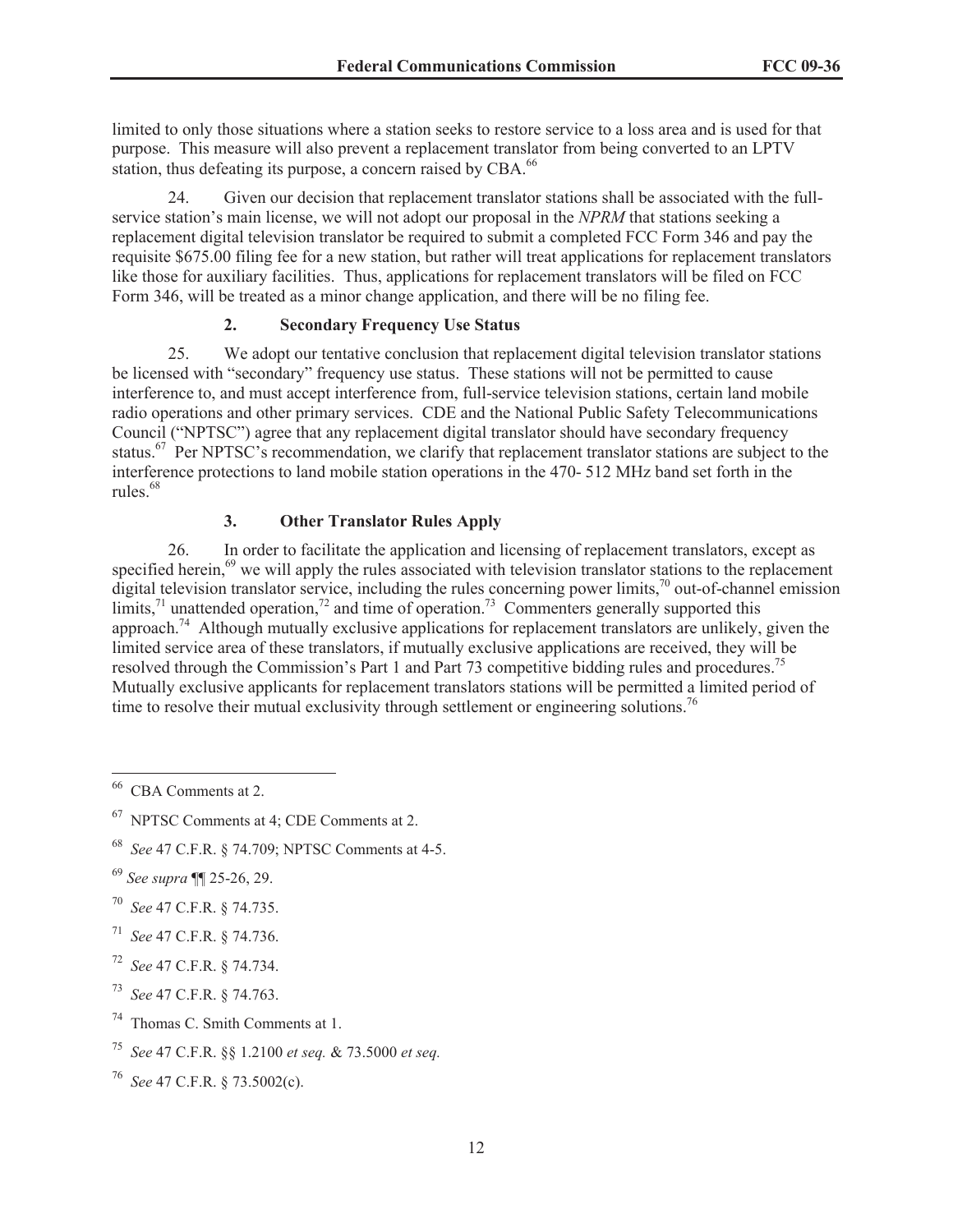#### **4. Call Signs**

27. After consideration of the comments received, we will not adopt our proposal to assign the same type of call sign to replacement translators that is assigned to all other digital translator stations. In the 2004 *Digital Low Power Report and Order*, we determined that digital translators should receive a unique call sign such as "K20AA-D."<sup>77</sup> We made this determination to prevent confusion with other call sign combinations as well as possible technical problems.<sup>78</sup> However, we agree with those commenters who point out that use of a unique call sign for replacement translators "serves little or no purpose and will only cause confusion."<sup>79</sup>

28. NAB/MSTV argues that we should "not require that the emissions from these translators be identified with their own TSID numbers, rather than the TSID of the primary station, to ensure consistency with ATSC system design."<sup>80</sup> The Consumer Electronics Association ("CEA") maintains that requiring replacement translators to take a different call sign than their full-service counterparts would result in a translator having to "replace the elements of the Program and System Information Protocol ("PSIP") in the digital bit stream it receives from the full-service station with alternative values specific to the translator."<sup>81</sup> This would cause a problem with the PSIP receiver response. CEA explains that ordinarily when a TV receiver "sees" duplicate transmissions on different frequencies, it should recognize the duplication, and create a channel lineup that shows the user one channel rather than two. CEA also claims that this functionality exists to "minimize consumer confusion, but it requires transmission of identical PSIP data, not just identical video data, for optimal receiver functionality."<sup>82</sup> Requiring the use of a separate call sign by the replacement translator would interfere with this practice and cause confusion. Furthermore, CEA states that use of a separate call sign would impose "unnecessary cost and complexity on translator operators" as they "would be forced to purchase additional equipment and devote personnel resources, in order to "(i) capture and decode the main-station digital bit stream; (ii) replace certain PSIP values in that bit stream with values for the translator; and (iii) reassemble the bit stream for transmission by the translator facilities.<sup>83</sup> CEA concludes that the replacement translator service is "more analogous to a traditional TV broadcast booster"<sup>84</sup> and that boosters use the primary station's call sign. NAB/MSTV believe that confusion as to station identification can be rectified by a search through the FCC database.<sup>85</sup>

29. We agree that the associated costs to stations and technical problems outweigh any benefit that would be received by assigning replacement translators a separate call sign. To eliminate these burdens and avoid technical problems, we will not adopt our proposal and instead will assign to replacement translators the same four letter call sign as their associated full-service station.

<sup>83</sup> *Id.*

<sup>77</sup> *See Digital Low Power Report and Order*, 19 FCC Rcd at 19396, ¶197.

<sup>78</sup> *Id.*

<sup>79</sup> NAB/MSTV Comments at 3; *see also* CEA Comments at 1-3.

<sup>80</sup> NAB/MSTV Comments at 3-4.

<sup>81</sup> CEA Comments at 1-3.

<sup>82</sup> *Id.*

<sup>84</sup> *Id.*

NAB/MSTV Comments at 4.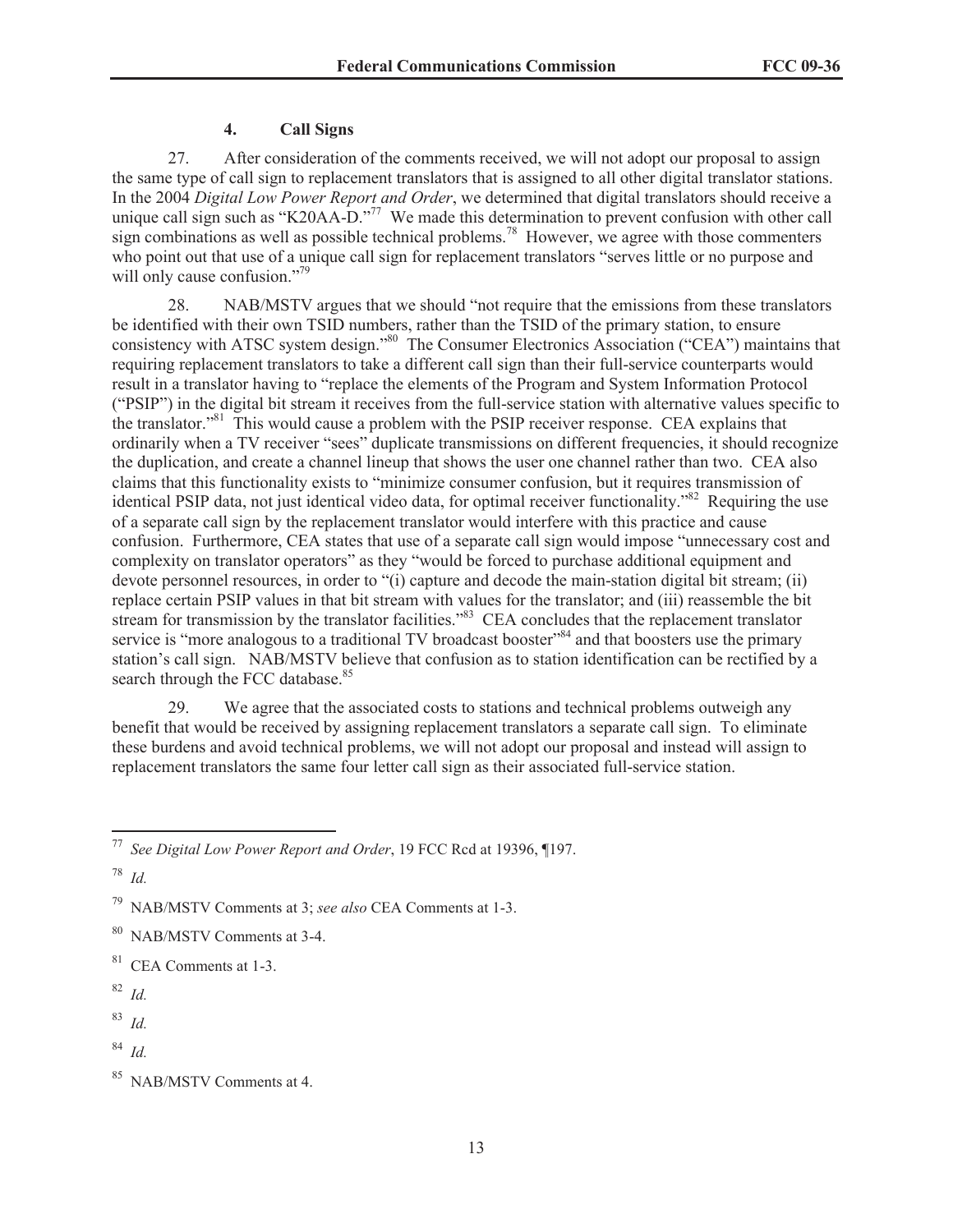## **5. Construction Period**

30. Although we expect full-service stations to quickly construct their replacement digital television translator facilities, we will not adopt our original proposal and require that replacement digital television translators be constructed within six months. We are persuaded by the commenters who argued that such a requirement would unfairly disadvantage certain licensees and would actually be counterproductive.<sup>86</sup> APTS argues that the construction period for replacement translators should be three years, the same period afforded all other digital LPTV and TV translator facilities.<sup>87</sup> APTS maintains that "[s]tate and federal grant programs do not support a six-month construction period and in some cases grant programs require station matching contribution[s] before grant money can be released."<sup>88</sup> Idaho Public Television states that public television licensees that are state agencies "cannot go to a bank and get a loan" and state agencies "must wait for annual funding cycle."<sup>89</sup> Furthermore, APTS and Idaho Public Television point out that the typical equipment purchase, delivery, and installation process will exceed six months, especially for government and university licensees that are required to conduct competitive bidding for equipment purchases.<sup>90</sup> APTS, NAB/MSTV, and Thomas C. Smith all note that many licensees must receive local zoning approvals and work with federal and state governments to secure permission to place translators.<sup>91</sup> Finally, APTS represents that stations in cold-weather climates only have a short season during which construction is feasible. <sup>92</sup>

31. We agree with the commenters that affording stations building replacement translators a full three-year period for completion of construction is necessary to ensure the successful implementation of this new service and will not undermine our desire that replacement translators be quickly constructed. We agree with NAB/MSTV that broadcasters "do not need extra motivation, this proceeding is a voluntary commitment and based on the assumption that broadcasters will be singularly motivated."<sup>93</sup> We conclude that stations do not need a shortened construction period to motivate expedited construction of replacement digital translators. Stations that voluntarily seek authority to build a replacement digital translator would not likely do so absent an intent to construct. Moreover, forcing licensees to construct in a much abbreviated period could discourage them from applying in the first instance, a result clearly contrary to our purpose. We are also persuaded that the benefits of the replacement translator service established herein will be obtained even if some interruption of service occurs because a broadcaster is unable to complete construction and initiate service within the first six months.

## **C. Other Issues**

32. Certain engineering firms raised issues that were not addressed in the *NPRM*. CDE requests that the Commission modify its rules to permit "computer model[s] [to] be optionally modified to permit the actual elevation pattern(s) to be used."<sup>94</sup> They also request that the Commission permit

<sup>88</sup> *Id.*

<sup>86</sup> *See* APTS Comments at 2; Idaho Public Television Comments 2-4; NAB/MSTV Comments at 6-7; CBA Comments at 2; Thomas C. Smith Comments 1-2; CDE Comments at 2.

<sup>87</sup> APTS Comments at 2.

Idaho Public Television Comments at 2.

APTS Comments at 2; Idaho Public Television Comments at 4.

<sup>91</sup> APTS Comments at 2; NAB/MSTV Comments at 6-7; Thomas C. Smith Comments at 1-2.

 $92$  APTS Comments at 2.

 $93$  NAB/MSTV Comments at 6.

<sup>&</sup>lt;sup>94</sup> CDE Comments at 2.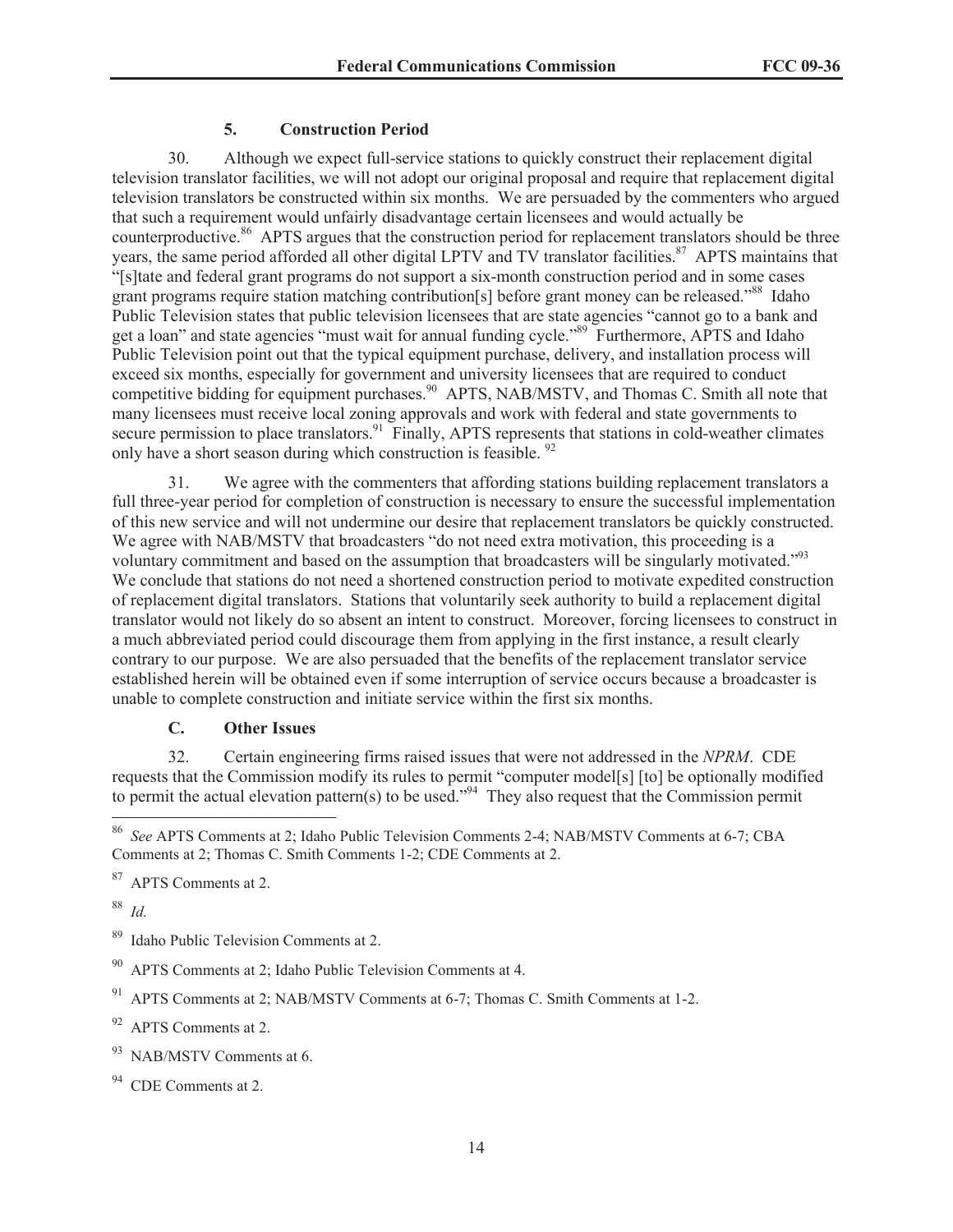"waivers of Section 73.622(e)(6)(i) (maximum facility) and Section 73.622(f)(5) (largest in the market) of the rules for low-band VHF stations trying to achieve replication within their Grade B service area by permitting greater than that [the power] now permitted by the FCC Rules if interference criteria are met."<sup>95</sup> Renard Communications Corp., du Treil, Lundin & Rackley, Inc., and Joseph M. Davis, P.E. recommend that the Commission immediately adopt a provision to allow low power stations to specify a full-power mask filter in addition to 'simple' or 'stringent' masks.<sup>96</sup> We find that these issues are beyond the scope of this proceeding or are being addressed in other proceedings. Therefore, we shall not address them in this proceeding.

# **IV. PROCEDURAL MATTERS**

## **A. Final Regulatory Flexibility Act Analysis**

33. The Final Regulatory Flexibility Analysis is attached to this Report and Order as Appendix B.

## **B. Final Paperwork Reduction Act of 1995 Analysis**

34. This Report and Order adopts a revised information collection requirement subject to the Paperwork Reduction Act of 1995 ("PRA"), Public Law 104-13 (44 U.S.C. 3501-3520) pertaining to DTV transition related issues. Specifically, this Report and Order will allow full-service stations seeking to use the new replacement digital television translator service to submit specified attachments to FCC Form 346 when applying for a construction permit.<sup>97</sup> The requirement will be submitted to the Office of Management and Budget ("OMB") for review under the emergency processing rules.<sup>98</sup> The requirement will not go into effect until OMB has approved it and the Commission has published a notice announcing the effective date of the information collection requirement. For additional information concerning the information collection requirement contained in this Report and Order, contact the Office of Managing Director ("OMD"), Performance Evaluation & Records Management ("PERM"), Cathy Williams, Cathy.Williams@fcc.gov, at 202-418-2918.

35. In addition, we note that pursuant to the Small Business Paperwork Relief Act of 2002, Public Law 107-198, see 44 U.S.C. 3506(c)(4), we previously sought specific comment on how the Commission might "further reduce the information collection burden for small business concerns with fewer than 25 employees."

## **V. ORDERING CLAUSES**

36. IT IS ORDERED that, pursuant to the authority contained in Sections 1, 4(i) and (j), 7, 301, 302, 303, 307, 308, 309, 312, 316, 318, 319, 324, 325, 336, and 337 of the Communications Act of 1934, 47 U.S.C. §§ 151, 154(i) and (j), 157, 301, 302a, 303, 307, 308, 309, 312, 316, 318, 319, 324, 325, 336, and 337, this Report and Order IS ADOPTED and the Commission's rules ARE HEREBY AMENDED as set forth in Appendix B. The rules and procedures adopted in this Report and Order are

<sup>98</sup> 5 C.F.R. § 1320.13.

<sup>95</sup> *Id.*

<sup>&</sup>lt;sup>96</sup> Renard Communications Corp. Comments at 1; du Treil, Lundin & Rackley, Inc. Reply Comments at 2; Joseph M. Davis, P.E. Reply Comments at 1.

 $97$  OMB Control Number 3060-1086 will be revised to include the information collection requirement.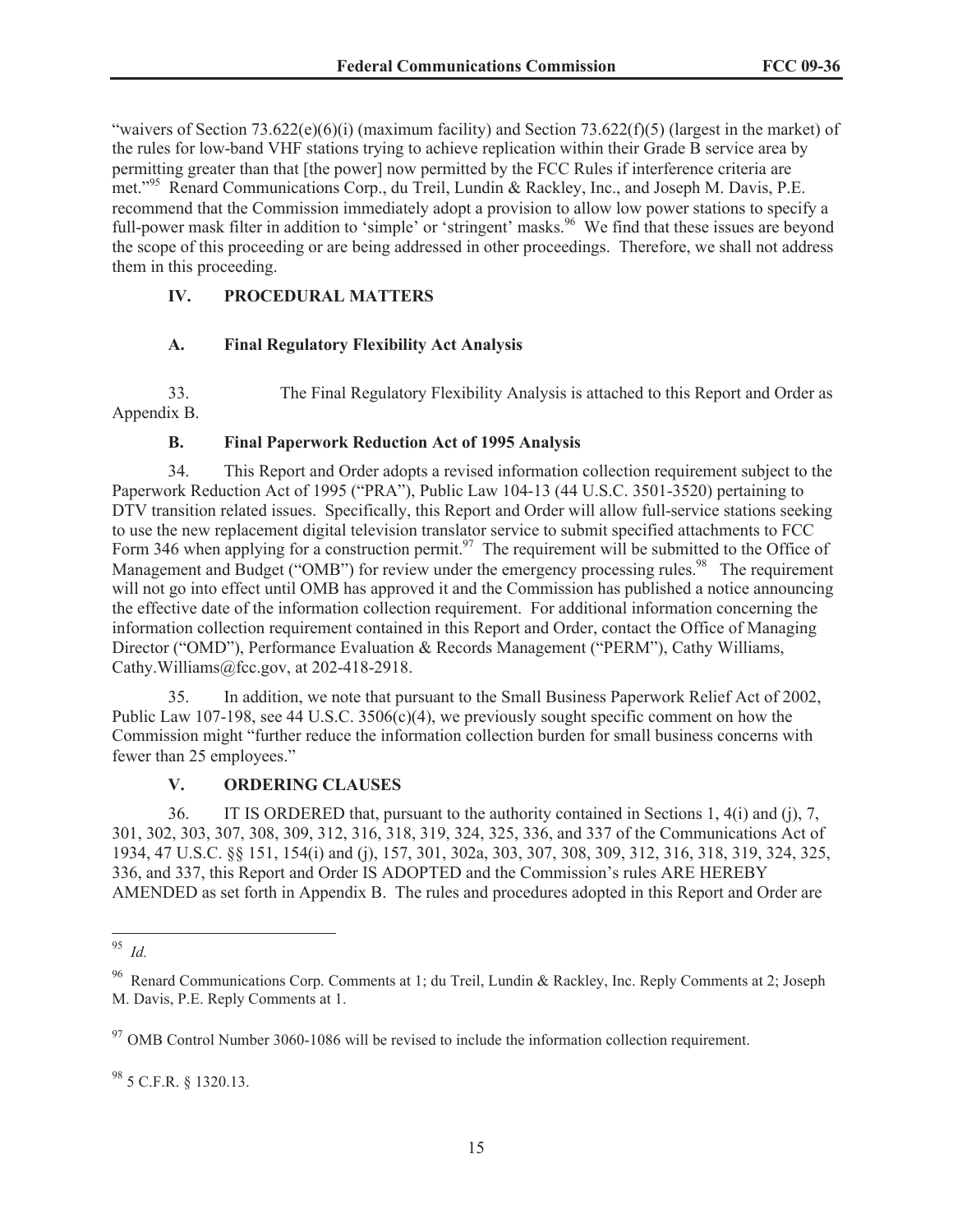effective 30 days after the date of publication of the summary of this Report and Order in the Federal Register, provided, however, that the rules and procedures that contain information collection requirements subject to the PRA shall not be effective until approved by OMB. The Commission will publish a notice in the Federal Register announcing when OMB approval for these rules has been received.

37. IT IS FURTHER ORDERED that the Commission's Consumer and Governmental Affairs Bureau, Reference Information Center, SHALL SEND a copy of this Report and Order, including the Regulatory Flexibility Analysis, to the Chief Counsel for Advocacy of the Small Business Administration.

38. IT IS FURTHER ORDERED that the Commission SHALL SEND a copy of this Report and Order in a report to be sent to Congress and the General Accounting Office pursuant to the Congressional Review Act, see 5 U.S.C. § 801(a)(1)(A).

36 FEDERAL COMMUNICATIONS COMMISSION

Marlene H. Dortch **Secretary**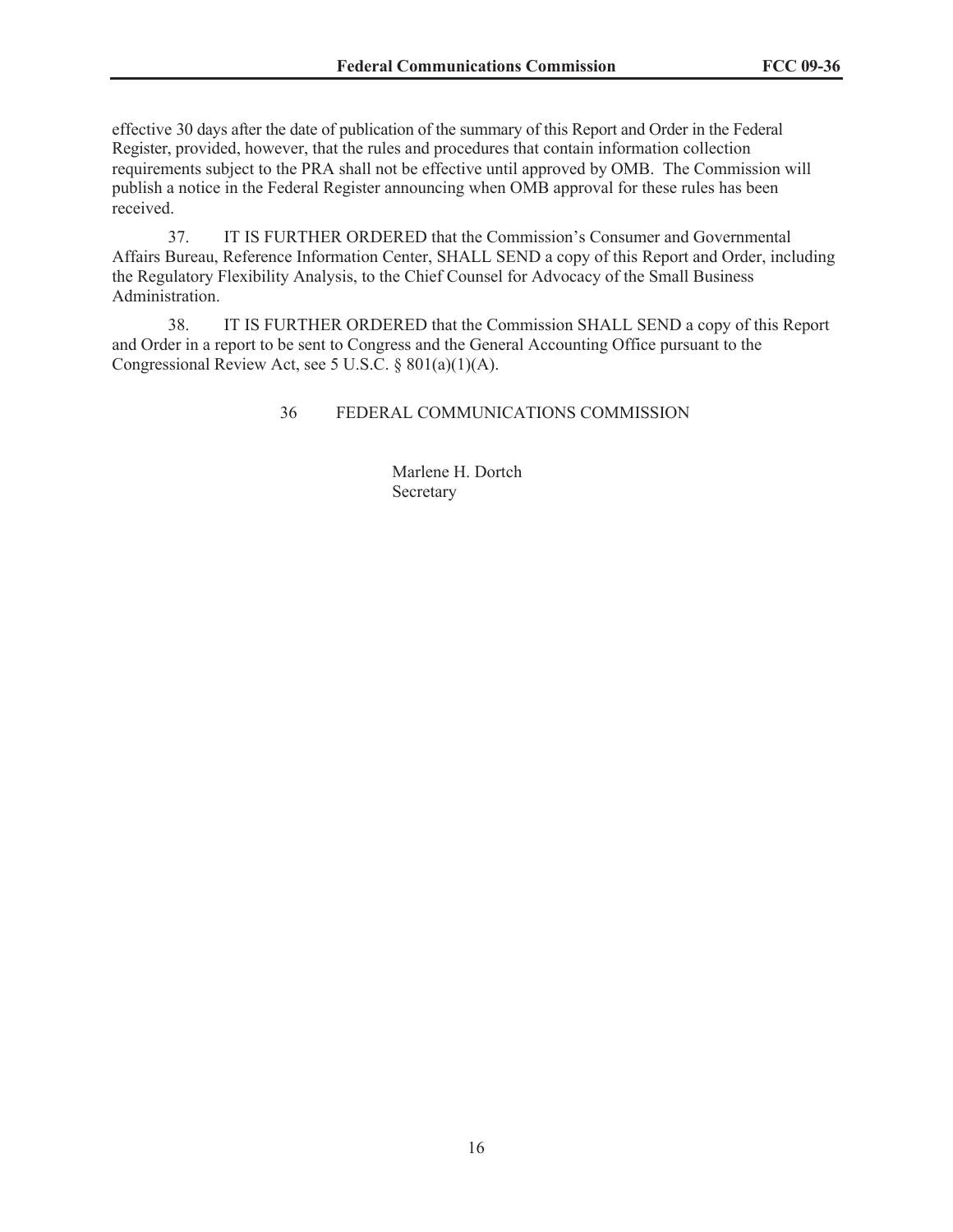# **APPENDIX A**

## **List of Commenters**

## **Comments:**

- 1) Association of Public Television Stations ("APTS") (Filed: 01/12/09).
- 2) NAB and MSTV ("NAB/MSTV") (Filed: 01/12/09).
- 3) Community Broadcasters Association ("CBA") (Filed: 01/12/09).
- 4) United States Cellular Corporation ("USCC") (Filed: 01/12/09).
- 5) Idaho Public Television (Filed: 01/12/09).
- 6) National Public Safety Telecommunications Council ("NPSTC") (Filed: 01/12/09).
- 7) Renard Communications Corp. (Filed: 01/12/09).
- 8) Thomas C. Smith (Filed: 01/12/09).
- 9) Consumer Electronics Association ("CEA") (Filed: 01/12/09).
- 10) QUALCOMM Incorporated ("QUALCOMM") (Filed: 01/12/09).
- 11) AT&T, Inc. ("AT&T") (Filed: 01/12/09).
- 12) CTIA The Wireless Association ("CTIA") (Filed: 01/12/09).
- 13) Consolidated Telecommunications Co., *et al*. 1 .(Filed: 01/12/09).
- 14) Rural Telecommunications Group, Inc. (Filed: 01/12/09).
- 15) TCA, Inc. (Filed: 01/12/09).
- 16) Cohen, Dippell and Everist, P.C. ("CDE") (Filed: 01/12/09).
- 17) National Translator Association ("NTA") (Filed: 01/15/09).

## **Reply Comments:**

- 1) NTA (Filed: 01/21/09).
- 2) du Treil, Lundin & Rackley, Inc. (Filed: 01/22/09).
- 3) USCC (Filed: 01/22/09).
- 4) TCA, Inc. (Filed: 01/22/09).
- 5) Joseph M. Davis, P.E. (Filed: 01/22/09).
- 6) AT&T (Filed: 01/22/09).
- 7) NAB/MSTV (Filed: 01/22/09).
- 8) Dell, Inc., Google Inc., and Microsoft Corp. ("Dell/Google/Microsoft") (Filed: 01/22/09).

#### *ex parte* **Letter:**

1) National Translator Association (Dated: 12/09/08; Filed: 01/16/09).

<sup>1</sup> The complete list of commenters jointly filing with Consolidated Telecommunications Co. in this pleading include: Grand River Communications, Inc., Interstate Enterprises, Ltd., Kanokla Telephone Association, Inc., Kaplan Telephone Company, Inc., Northeast Missouri Rural Telephone Company, Panhandle Telecommunication Systems, Inc., Southern Iowa 700, LLC , and West Carolina Communications, LLC.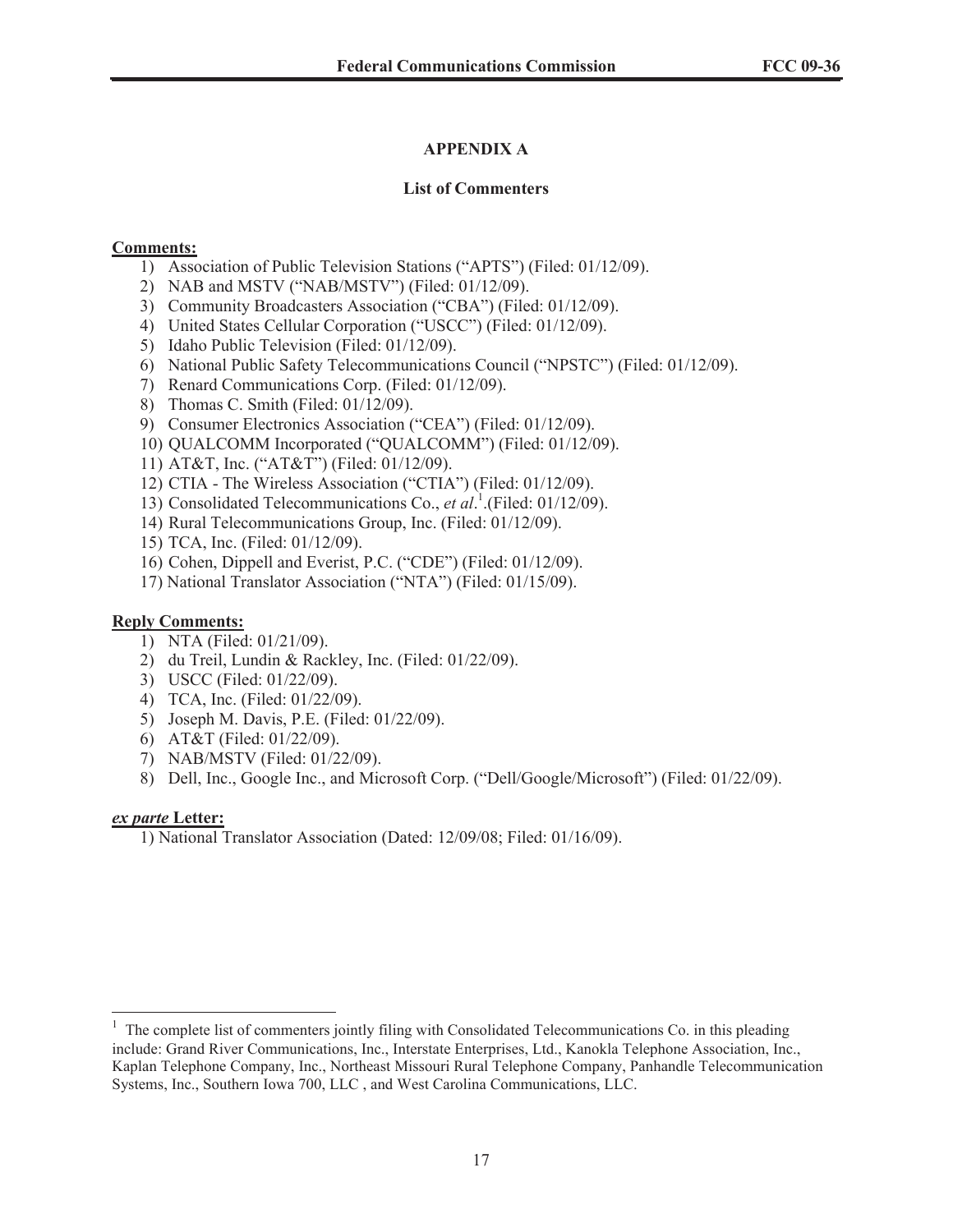# **APPENDIX B**

## **Final Rules**

## PART 74 – EXPERIMENTAL RADIO, AUXILIARY, SPECIAL BROADCAST AND OTHER PROGRAM DISTRIBUTIONAL SERVICES

Part 74 of Title 47 of the Code of Federal Regulations is amended as follows:

1. The authority for Part 74 continues to read as follows: Authority: 47 U.S.C. 154, 303, 307, 336(f), 336(h) and 554.

2. Amend Section 74.787 to read as follows:

Section 74.787 Digital Licensing

\* \* \* \* \*

(a) Applications for digital low power television and television translator stations.

\* \* \* \* \*

(5) *Application for replacement digital television translators.*

(i) "An application for a replacement digital television translator may be filed at any time. A license for a replacement digital television translator will be issued only to a television broadcast station licensee that demonstrates in its application that a portion of the station's pre-transition analog service area will not be served by its full, post-transition digital facilities and that the proposed translator will be used to provide service to the area where service has been lost." Replacement digital television translators may operate on channels 2-51. Applications for replacement digital television translator shall be given processing priority over all other low power television and TV translator applications except displacement applications (with which they shall have co-equal priority) as set forth in  $47 \text{ C.F.R. } 73.3572(a)(4)(ii)$ . The service area of the replacement translator shall be limited to only a demonstrated loss area with the fullservice station's pre-transition analog service area. "Analog service area" is defined as the existing, authorized, protected service area actually served by the analog signal prior to analog termination for the DTV transition. An applicant for a replacement digital television translator may propose a *de minimis*  expansion of its full-service pre-transition analog service area upon demonstrating that the expansion is necessary to replace its analog loss area. The license for the replacement digital television translator will be associated with the full power station's main license, will be assigned the same call sign, may not be separately assigned or transferred, and will be renewed with the full-service station's main license.

(ii) Each original construction permit for the construction of a replacement digital television translator station shall specify a period of three years from the date of issuance of the original construction permit within which construction shall be completed and application for license filed. The provisions of Section 74.788(c) of this chapter shall apply for stations seeking additional time to complete construction of their replacement digital television translator station.

(iii) A public notice will specify the date upon which interested parties may begin to file applications for replacement digital television translators. Such applications shall be filed on FCC Form 346, shall be treated as an application for minor change and shall be accepted on a first-come, first-served basis. Mutually exclusive applications shall be resolved via the Commission's Part 1 and broadcast competitive bidding rules, §1.2100 *et seq.* and §73.5000 *et seq.* of this chapter.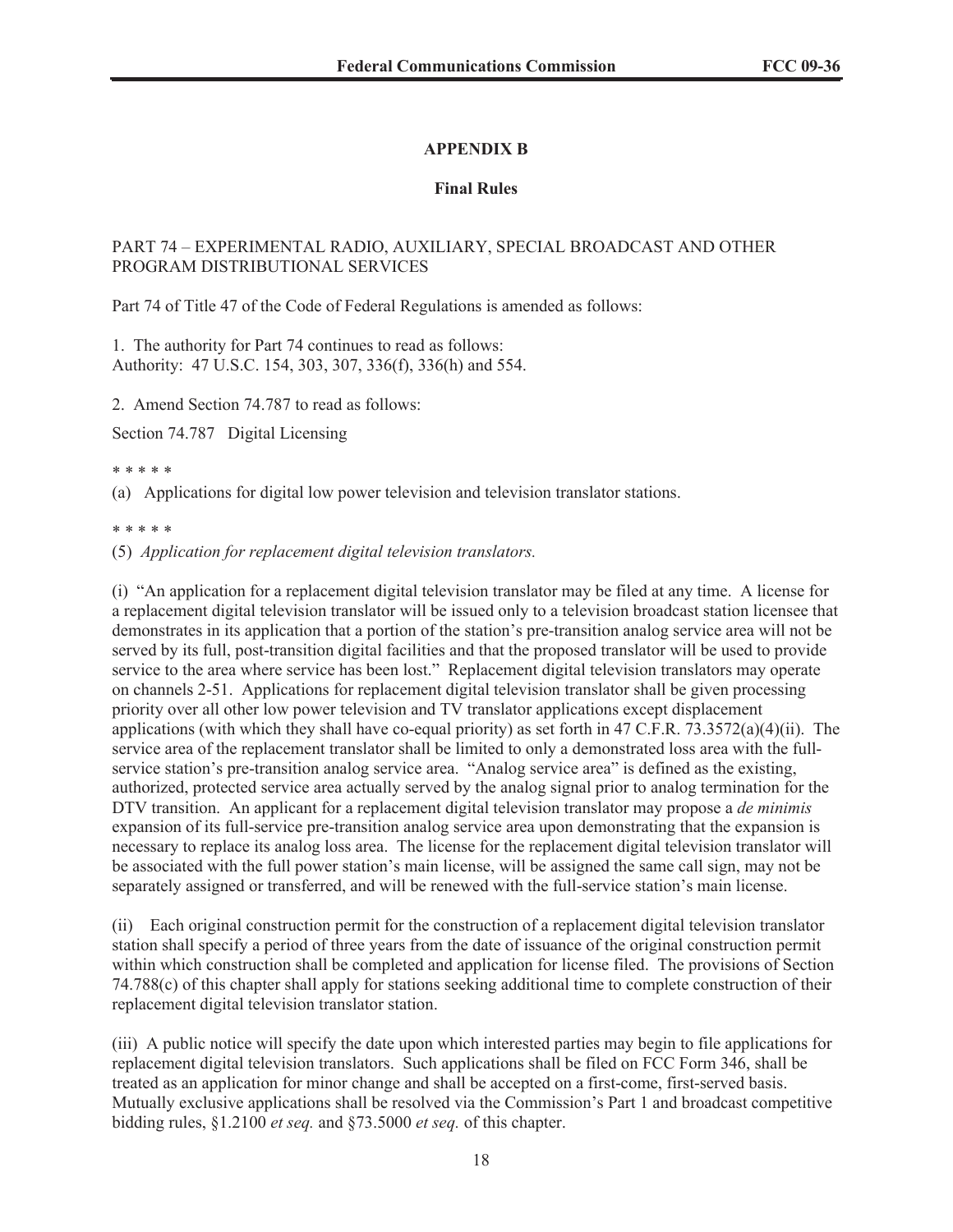- (iv) The following sections are applicable to replacement digital television translator stations:
	- § 73.1030 Notifications concerning interference to radio astronomy, research and receiving installations.
	- § 74.703 Interference
	- § 74.709 Land mobile station protection.
	- § 74.734 Attended and unattended operation
	- § 74.735 Power Limitations
	- § 74. 751 Modification of transmission systems.
	- § 74.763 Time of Operation
	- § 74.765 Posting of station and operator licenses.
	- § 74.769 Copies of rules.
	- § 74.780 Broadcast regulations applicable to translators, low power, and booster stations (except §73.653 – Operation of TV aural and visual transmitters and §73.1201 – Station identification).
	- §74.781 Station records.
	- §74.784 Rebroadcasts.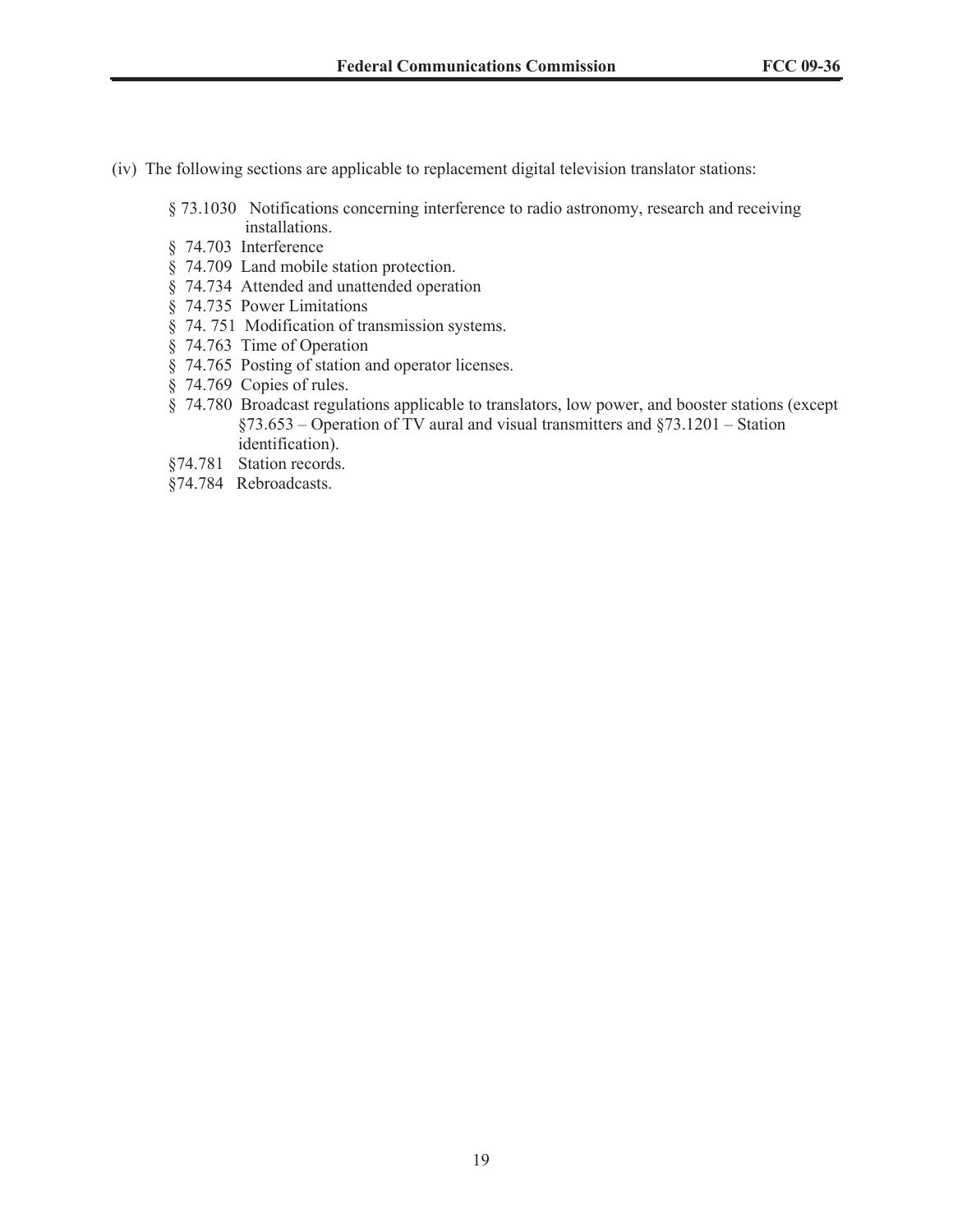# **APPENDIX C**

## **Final Regulatory Flexibility Act Analysis**

1. As required by the Regulatory Flexibility Act of 1980, as amended  $("RFA")^1$  an Initial Regulatory Flexibility Analysis ("IRFA") was included in the *Notice of Proposed Rulemaking* (*Notice*) in this proceeding.<sup>2</sup> Written public comments were requested on the IRFA. This present Final Regulatory Flexibility Analysis.<sup>3</sup>

## **A. Need for and Objectives of the Proposed Rules**

2. This Report and Order *("R&O*") establishes a new "replacement" digital television translator service that will allow full-service television stations to obtain new digital translators to maintain existing service.

3. The *R&O* concludes that replacement translators will be licensed only for digital operation and only on channels 2-51 and not for out-of-core channels 52-59 and 60-69.

4. The *R&O* concludes that applications for replacement translators will be given licensing priority over all other low power television and TV translator applications except displacement applications (for which they will have co-equal priority). The *R&O* concludes that the eligibility for such service will be limited to only those full-service television stations that can demonstrate that a portion of their analog service area will not be served by their full, post-transition digital facilities and for translators to be used for that purpose. The *R&O* concludes that the service area of the replacement translator will be limited to only a demonstrated loss area but that a replacement translator should be permitted to expand slightly a full-service station's post-transition, digital service area. Finally, the *R&O* concludes that replacement digital television translator stations will be licensed with "secondary" frequency use status.

5. The *R&O* concludes that, unlike other television translator licenses, the license for the replacement translator will be associated with the full power station's main license. Therefore, the replacement translator license may not be separately assigned or transferred and will be renewed or assigned along with the full-service station's main license. The *R&O* concludes that most of the other rules associated with television translator stations will apply to the new replacement translator service including those rules concerning the filing of applications, processing of applications, power limits, outof-channel emission limits, unattended operation, and time of operation. The *R&O* concludes that replacement translators will not be assigned a separate call sign but rather will have to same call sign as their associated full-service station. Finally, the *R&O* concludes that the construction period for replacement translators will be the standard three-year period that is provided for other low power television digital facilities.

## **B. Summary of Significant Issues Raised by Public Comments in Response to the IRFA**

6. TCA, Inc. ("TCA") argued that the IRFA "shows that very little consideration was made towards the many wireless license holders that could be affected." TCA maintains that the *NPRM* "calls

<sup>1</sup> *See* 5 U.S.C. § 603. The RFA, *see* 5 U.S.C. § 601 *et. seq*., has been amended by the Small Business Regulatory Enforcement Fairness Act of 1996 ("SBREFA"), Pub. L. No. 104-121, Title II, 110 Stat. 847 (1996).

<sup>&</sup>lt;sup>2</sup> See Amendment of Parts 73 and 74 of the Commission's Rules to Establish Rules for Replacement Digital Low Power Television Translator Stations, MB Docket No. 08-253, *Notice of Proposed Rulemaking*, 23 FCC Rcd 18534 (2008) ("*NPRM*").

<sup>3</sup> *See* 5 U.S.C. § 604.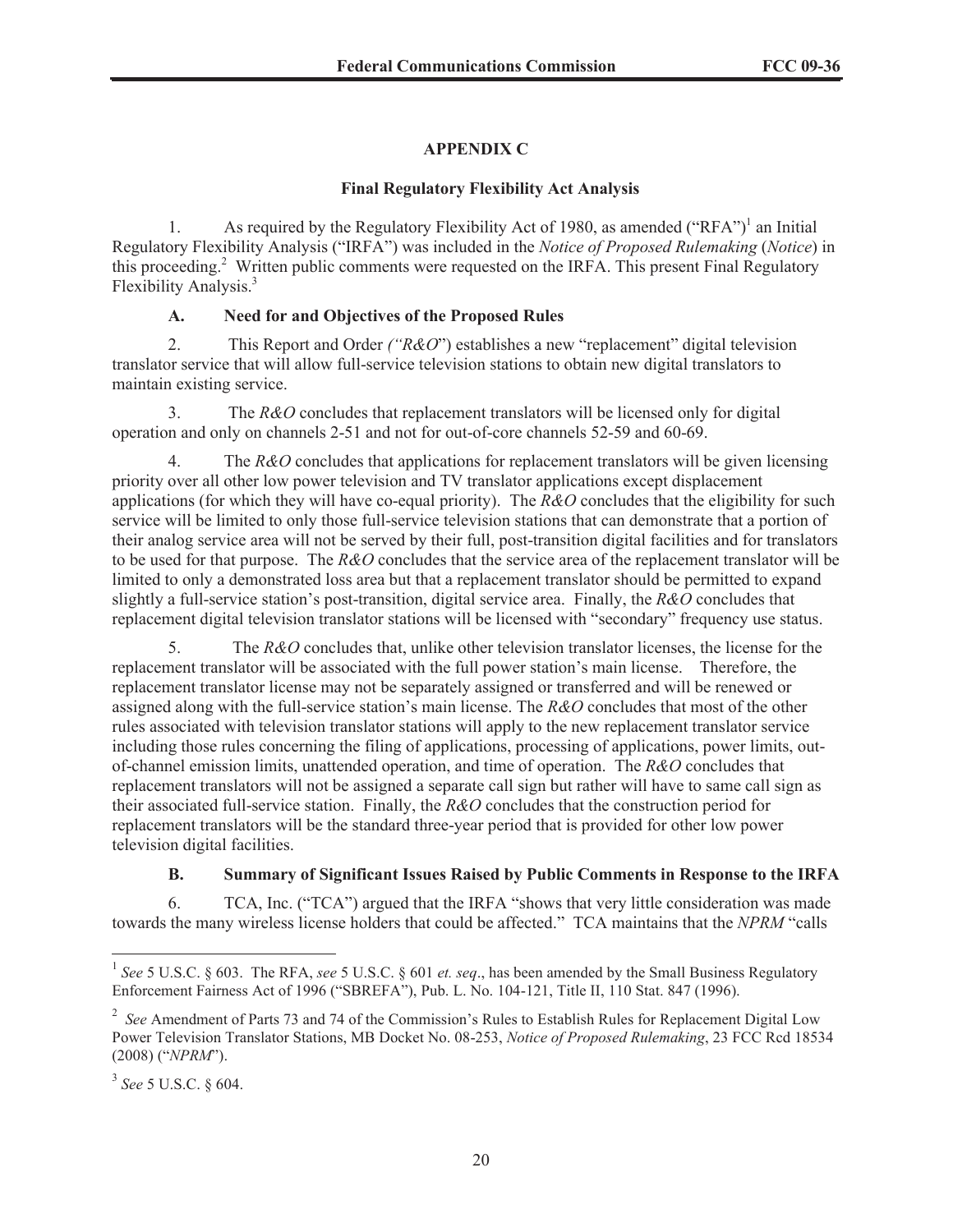for small wireless entities to incur additional costs by hiring counsel, monitoring Commission filings, and obtaining technical assistance to prove interference from a translator station." TCA concludes that this "additional and unnecessary expense is an unacceptable burden for a small company to bear." TCA is concerned with the Commission's proposal to require that replacement digital translators proposed for out-of-core channels 52-59 to be subject to the requirements previously adopted by the Commission for proposed facilities on these channels. Specifically, applicants for a digital translator on channels 52-59 must demonstrate that no in-core channel is available and must notify wireless entities on the affected channel(s) of their filing. The Commission decided to not allow replacement translators on channels 52- 59, thus TCA's concerns are moot.

## **C. Description and Estimate of the Number of Small Entities to Which the Proposed Rules Will Apply**

7. The RFA directs the Commission to provide a description of and, where feasible, an estimate of the number of small entities that will be affected by the proposed rules, if adopted.<sup>4</sup> The RFA generally defines the term "small entity" as having the same meaning as the terms "small business," small organization," and "small government jurisdiction."<sup>5</sup> In addition, the term "small business" has the same meaning as the term "small business concern" under the Small Business Act.<sup>6</sup> A small business concern is one which: (1) is independently owned and operated; (2) is not dominant in its field of operation; and (3) satisfies any additional criteria established by the SBA.<sup>7</sup>

8. *Television Broadcasting.* The SBA defines a television broadcasting station as a small business if such station has no more than \$14 million in annual receipts.<sup>8</sup> Business concerns included in this industry are those "primarily engaged in broadcasting images together with sound."<sup>9</sup> According to Commission staff review of the BIA Publications, Inc. Master Access Television Analyzer Database (BIA) on March 30, 2007, about 986 of an estimated 1,374 commercial television stations<sup>10</sup> (or

 $5$  5 U.S.C. § 601(6).

 $^6$  *Id*. § 601(3) (incorporating by reference the definition of "small business concern" in 15 U.S.C. § 632). Pursuant to 5 U.S.C. § 601(3), the statutory definition of a small business applies "unless an agency, after consultation with the Office of Advocacy of the Small Business Administration and after opportunity for public comment, establishes one or more definitions of such term which are appropriate to the activities of the agency and publishes such definition(s) in the Federal Register."  $5 \text{ U.S.C.}$   $\frac{6}{9}$  601(3).

 $<sup>7</sup>$  15 U.S.C. § 632. Application of the statutory criteria of dominance in its field of operation and independence are</sup> sometimes difficult to apply in the context of broadcast television. Accordingly, the Commission's statistical account of television stations may be over-inclusive.

8 *See* 13 C.F.R. § 121.201, NAICS Code 515120 (adopted Oct. 2002).

<sup>9</sup> NAICS Code 515120. This category description continues, "These establishments operate television broadcasting studios and facilities for the programming and transmission of programs to the public. These establishments also produce or transmit visual programming to affiliated broadcast television stations, which in turn broadcast the programs to the public on a predetermined schedule. Programming may originate in their own studios, from an affiliated network, or from external sources." Separate census categories pertain to businesses primarily engaged in producing programming. *See* Motion Picture and Video Production, NAICS code 512110; Motion Picture and Video Distribution, NAICS Code 512120; Teleproduction and Other Post-Production Services, NAICS Code 512191; and Other Motion Picture and Video Industries, NAICS Code 512199.

 $10$  Although we are using BIA's estimate for purposes of this revenue comparison, the Commission has estimated the number of licensed commercial television stations to be 1374. *See* News Release, "Broadcast Station Totals as of December 31, 2006" (dated Jan. 26, 2007); see http://www.fcc.gov/mb/audio/totals/bt061231.html.

 $4$  *Id.* § 603(b)(3).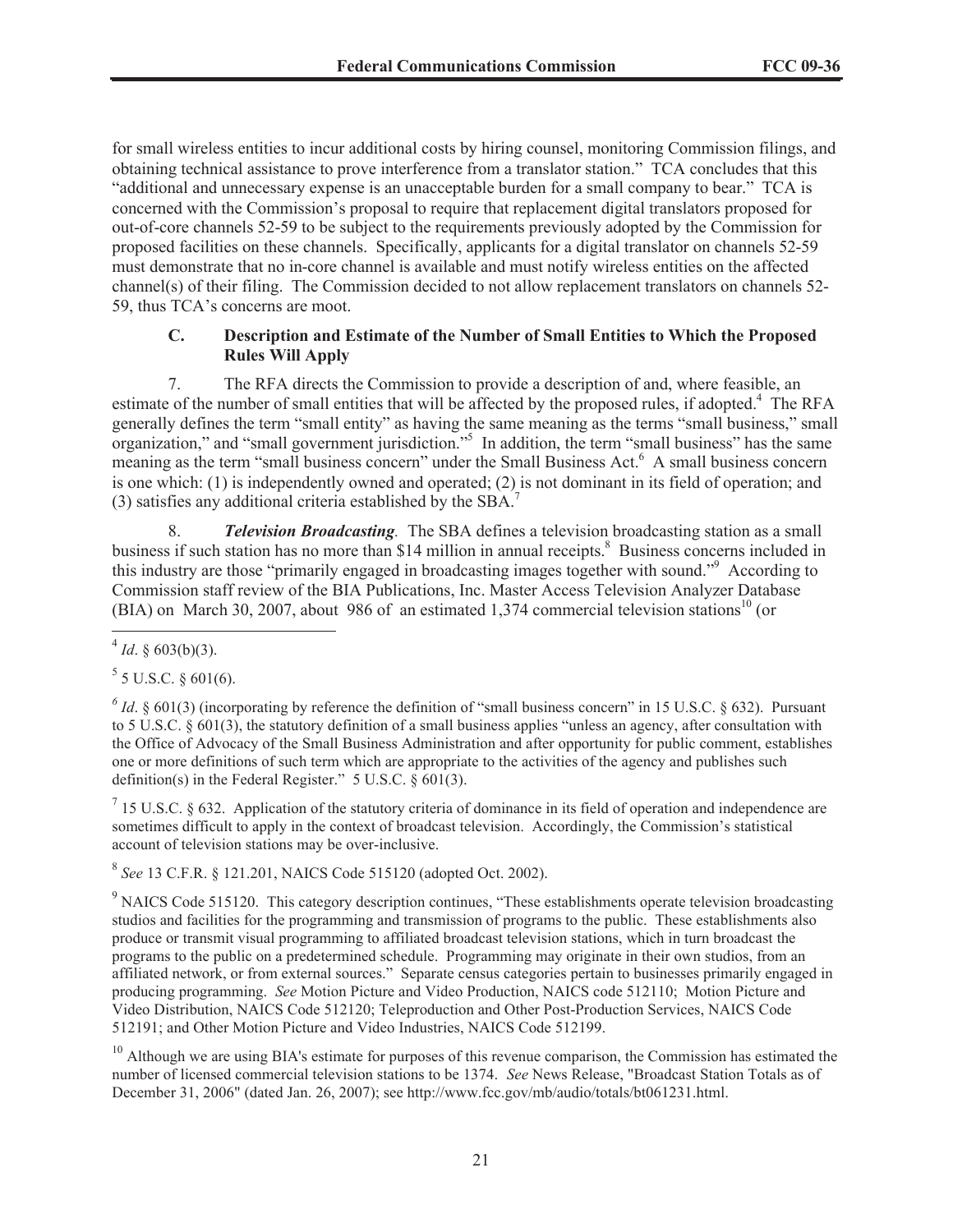approximately 72 percent) have revenues of \$13.5 million or less and thus qualify as small entities under the SBA definition. We note, however, that, in assessing whether a business concern qualifies as small under the above definition, business (control) affiliations<sup>11</sup> must be included. Our estimate, therefore, likely overstates the number of small entities that might be affected by our action, because the revenue figure on which it is based does not include or aggregate revenues from affiliated companies. The Commission has estimated the number of licensed NCE television stations to be 380.<sup>12</sup> The Commission does not compile and otherwise does not have access to information on the revenue of NCE stations that would permit it to determine how many such stations would qualify as small entities.

9. *Class A TV, LPTV, and TV translator stations*. The same SBA definition that applies to television broadcast licensees would apply to these stations. The SBA defines a television broadcast station as a small business if such station has no more than \$14 million in annual receipts.<sup>13</sup>

10. Currently, there are approximately 567 licensed Class A stations, 2,227 licensed LPTV stations, 4,518 licensed TV translators and 11 TV booster stations.<sup>14</sup> Given the nature of these services, we will presume that all of these licensees qualify as small entities under the SBA definition. We note, however, that under the SBA's definition, revenue of affiliates that are not LPTV stations should be aggregated with the LPTV station revenues in determining whether a concern is small. Our estimate may thus overstate the number of small entities since the revenue figure on which it is based does not include or aggregate revenues from non-LPTV affiliated companies. We do not have data on revenues of TV translator or TV booster stations, but virtually all of these entities are also likely to have revenues of less than \$13 million and thus may be categorized as small, except to the extent that revenues of affiliated non-translator or booster entities should be considered.

11. In addition, an element of the definition of "small business" is that the entity not be dominant in its field of operation. We are unable at this time to define or quantify the criteria that would establish whether a specific television station is dominant in its field of operation. Accordingly, the estimate of small businesses to which rules may apply do not exclude any television station from the definition of a small business on this basis and are therefore over-inclusive to that extent. Also as noted, an additional element of the definition of "small business" is that the entity must be independently owned and operated. We note that it is difficult at times to assess these criteria in the context of media entities and our estimates of small businesses to which they apply may be over-inclusive to this extent.

## **D. Description of Projected Reporting, Recordkeeping and other Compliance Requirements**

12. The *R&O* adopts one new reporting requirement. Full-service stations seeking a new replacement digital television translator station must submit a showing with their FCC Form 346 that they have a loss area as a result of their transition to digital and that the proposed replacement translator will serve the loss area. The new reporting requirement will not differently affect small entities.

## **E. Steps Taken to Minimize Significant Impact on Small Entities, and Significant Alternatives Considered**

<sup>&</sup>lt;sup>11</sup> "[Business concerns] are affiliates of each other when one concern controls or has the power to control the other or a third party or parties controls or has to power to control both." 13 C.F.R. § 121.103(a)(1).

<sup>&</sup>lt;sup>12</sup> Broadcast Stations Total as of December 31, 2006.

<sup>13</sup> See 13 C.F.R. § 121.201, NAICS Code 515120.

<sup>14</sup> *See* News Release, "Broadcast Station Totals as of December 31, 2006" (dated Jan. 26, 2007); http://www.fcc.gov/mb/audio/totals/bt061231.html.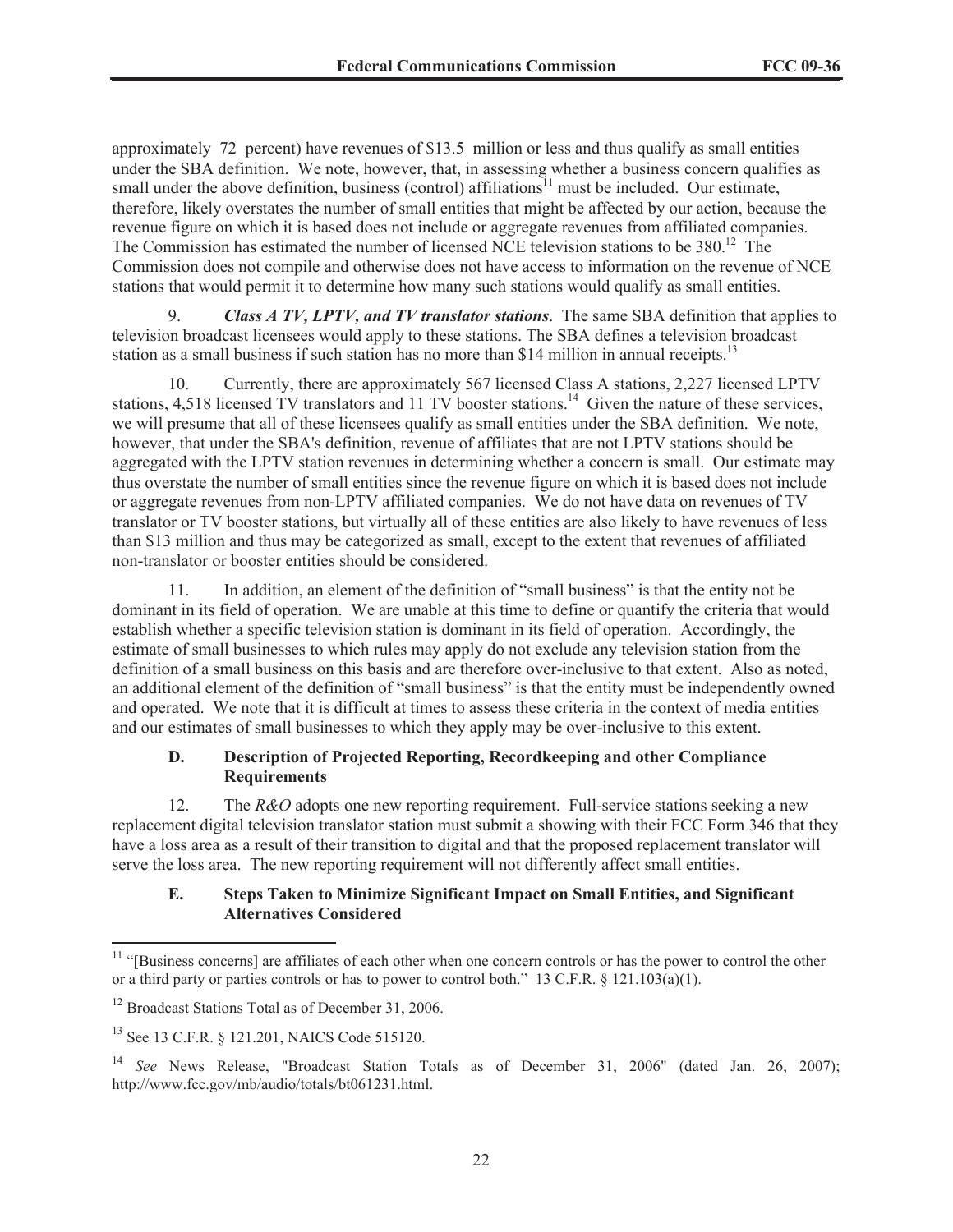13. The RFA requires an agency to describe any significant alternatives that it has considered in reaching its proposed approach, which may include the following four alternatives (among others): (1) the establishment of differing compliance or reporting requirements or timetables that take into account the resources available to small entities; (2) the clarification, consolidation, or simplification of compliance or reporting requirements under the rule for small entities; (3) the use of performance, rather than design, standards; and (4) an exemption from coverage of the rule, or any part thereof, for small entities.<sup>15</sup>

14. The Commission is aware that some full service television stations operate with limited budgets. Accordingly, every effort was taken to propose rules that impose the least possible burden on all licensees, including smaller licensed entities. Existing rules, forms and procedures will be used to implement this new service thereby reducing the burden on small entities.

15. The *R&O* concludes that replacement translators will be licensed only for digital operation and should be licensed on only channels 2-51 and not for out-of-core channels 52-59 and 60-69. Alternatively, the Commission could have allowed stations to file for analog facilities but the digital transition for full power stations is closely approaching thus making the need for further analog service unnecessary. Further, the Commission could have allowed for replacement translators to be filed on channels 52-59 and 60-69, but it is likely that these stations would very quickly be displaced by wireless and public safety entities and small entities would waste their resources and time having to find a new channel for their proposed facility.

16. The *R&O* further concludes that applications for replacement translators shall be given licensing priority over all other low power television and TV translator applications except displacement applications (for which they would have co-equal priority). The Commission could have proposed allowing no such priority, but this alternative was not considered because it would result in many more mutually exclusive filings and delay the implementation of this valuable service. The *R&O* also concludes that the Commission should limit the eligibility for such service to only those full-service television stations that can demonstrate that a portion of their analog service area will not be served by their full, post-transition digital facilities and for translators to be used for that purpose. Alternatively, the Commission could have allowed all interested parties to file for new translators, however such approach was not considered because it would also result in numerous mutually exclusive filings and would greatly delay implementation of this needed service. The *R&O* further concludes that the service area of the replacement translator should be limited to only a demonstrated loss area and seeks comment on whether a replacement translator should be permitted to expand slightly a full-service station's post-transition, digital service area. Once again, the Commission could have allowed stations to file for expansion of their existing service areas but such an alternative was not seriously considered because it could result in the use of valuable spectrum that the Commission seeks to preserve for other uses such as new digital low power service. Finally, the *R&O* concludes that replacement digital television translator stations will be licensed with "secondary" frequency use status. The Commission could have proposed that replacement translators be licensed on a primary frequency use basis, but this alternative was not proposed because it would result in numerous interference and licensing problems and could disrupt the full-power digital transition.

17. The *R&O* concludes that, unlike other television translator licenses, the license for the replacement translator should be associated with the full power station's main license. Therefore, the replacement translator license may not be separately assigned or transferred and will be renewed or assigned along with the full-service station's main license. Alternatively, the Commission could have

 $15$  5 U.S.C. § 603(c)(1)-(c)(4).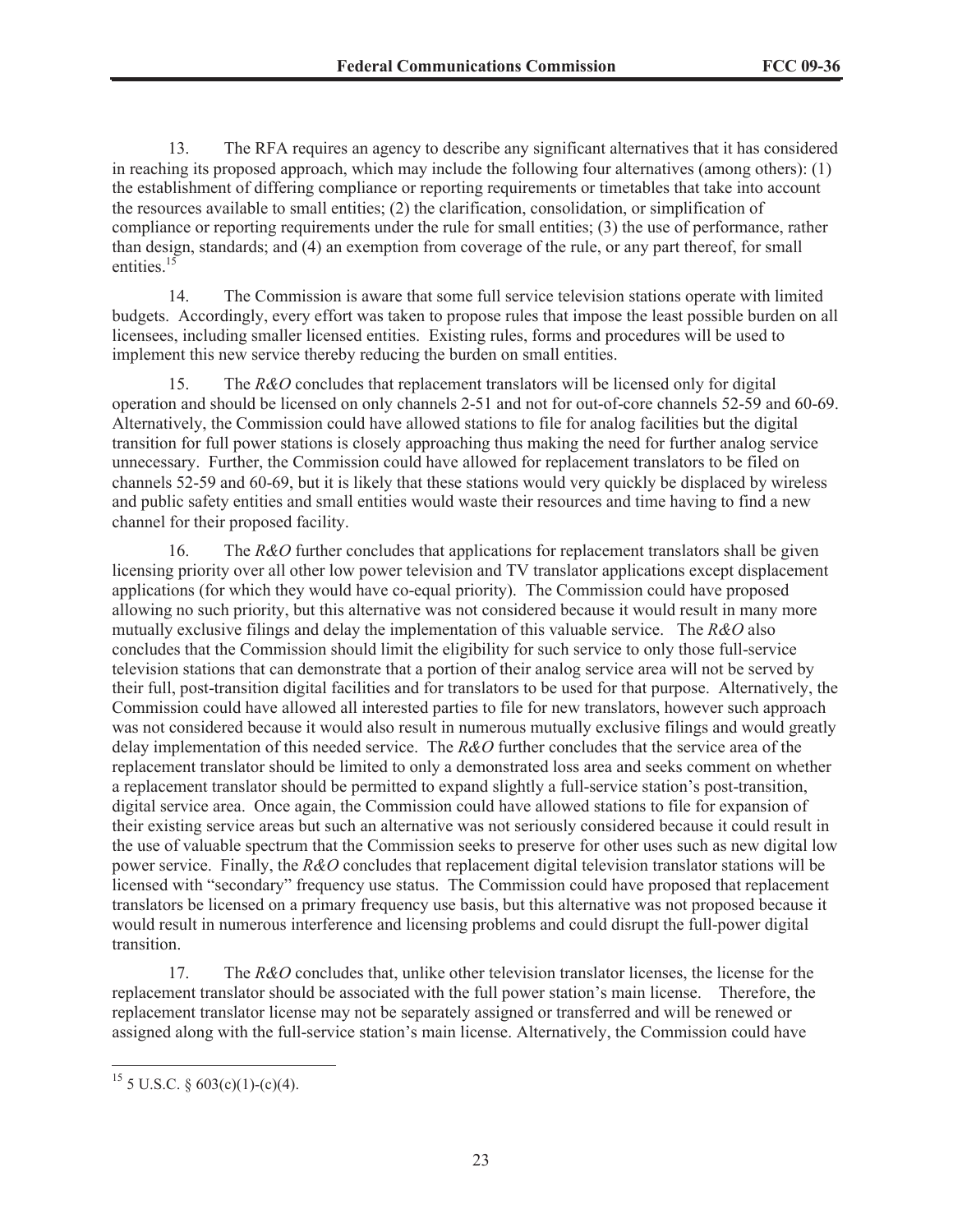proposed that the replacement translator license be separate from the main station's license however this approach was not seriously considered because it could result in licenses being sold or modified to serve areas outside of the loss area, would undermine the purpose of this new service. The *R&O* also concludes that most of the other rules associated with television translator stations would apply to the new replacement translator service including those rules concerning the filing of applications, processing of applications, power limits, out-of-channel emission limits, unattended operation, and time of operation. The alternative could have been to design all new rules for this service, but that alternative was not considered as it would adversely impact stations ability to quickly implement these new translators. The *R&O* concluded that replacement translators not be assigned a separate call sign, as the record demonstrated that assigning a separate call sign would be costly and cause technical problems. The *R&O*  adopts a three-year construction period for replacement translators finding that the proposed shorter construction period in the *NPRM* would unfairly affect certain licensees and be counterproductive.

#### **F. Federal Rules Which Duplicate, Overlap, or Conflict with the Commission's Proposals**

18. None.

## **G. Report to Congress**

19. The Commission will send a copy of the *R&O*, including the FRFA, in a report to be sent to Congress pursuant to the Congressional Review Act.<sup>16</sup> In addition, the Commission will send a copy the *R&O*, including FRFA, to the Chief Counsel for Advocacy of the Small Business Administration. A copy of this *R&O* and FRFA (or summaries thereof) will be published in the Federal Register.<sup>17</sup>

<sup>16</sup> *See* 5 U.S.C. § 801(a)(1)(A). The Congressional Review Act is contained in Title II, § 251, of the CWAAA, see Pub. L. No. 104-121, Title II, § 251, 110 Stat. 868.

<sup>17</sup> *See* 5 U.S.C. § 604(b).